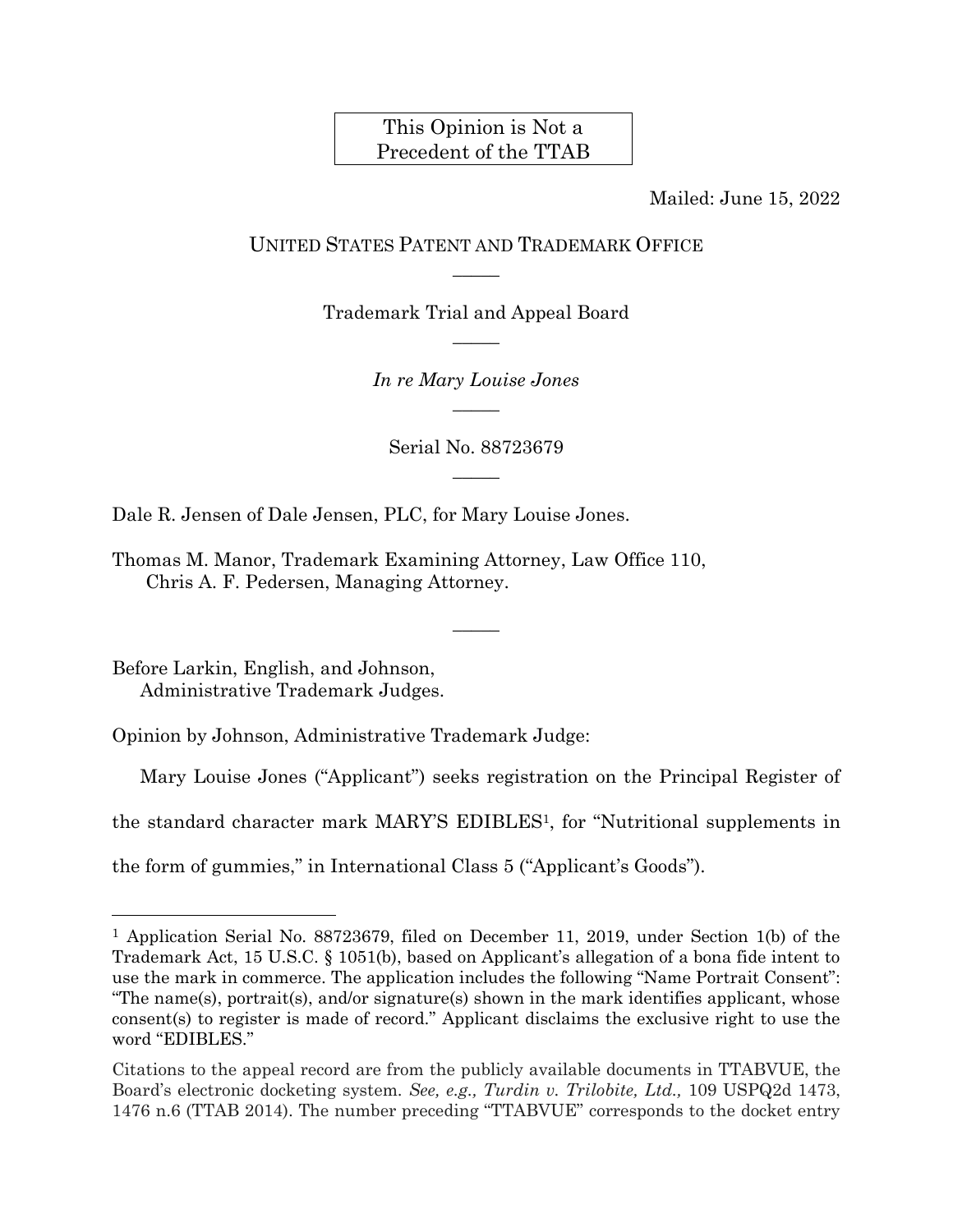The Trademark Examining Attorney refused registration of Applicant's mark under Section 2(d) of the Trademark Act, 15 U.S.C. § 1052(d), on the ground that the mark is likely to cause confusion with the following standard character marks registered on the Principal Register by the same entity (collectively, "cited marks"):

- MARY'S MEDICINALS for "transdermal patches featuring herbal supplements and neutraceuticals for nausea, insomnia, anxiety, inflammation, pain relief and an improved sense of well-being," in International Class 5;<sup>2</sup> and
- MARY'S NUTRITIONALS THE REMEDY for "medicated oil for nausea, insomnia, anxiety, inflammation, pain relief, and an improved sense of wellbeing comprised of hemp extracts not containing THC or CBD," in International Class 5. 3

When the refusal was made final, Applicant appealed and requested reconsideration. After the Examining Attorney denied the request for reconsideration, the appeal proceeded. The appeal has been fully briefed. We affirm the refusal to register.

number; the number(s) following "TTABVUE" refer to the page number(s) of that particular docket entry, if applicable.

Citations to the application record are to downloadable .pdf versions of the documents in the Trademark Status and Document Retrieval (TSDR) database of the United States Patent and Trademark Office (USPTO).

<sup>2</sup> Registration No. 5218744, issued June 6, 2017. Registrant disclaims the exclusive right to use the word "MEDICINALS."

<sup>3</sup> Registration No. 5688686, issued March 5, 2019. Registrant disclaims the exclusive right to use the words "NUTRITIONALS" and "THE REMEDY."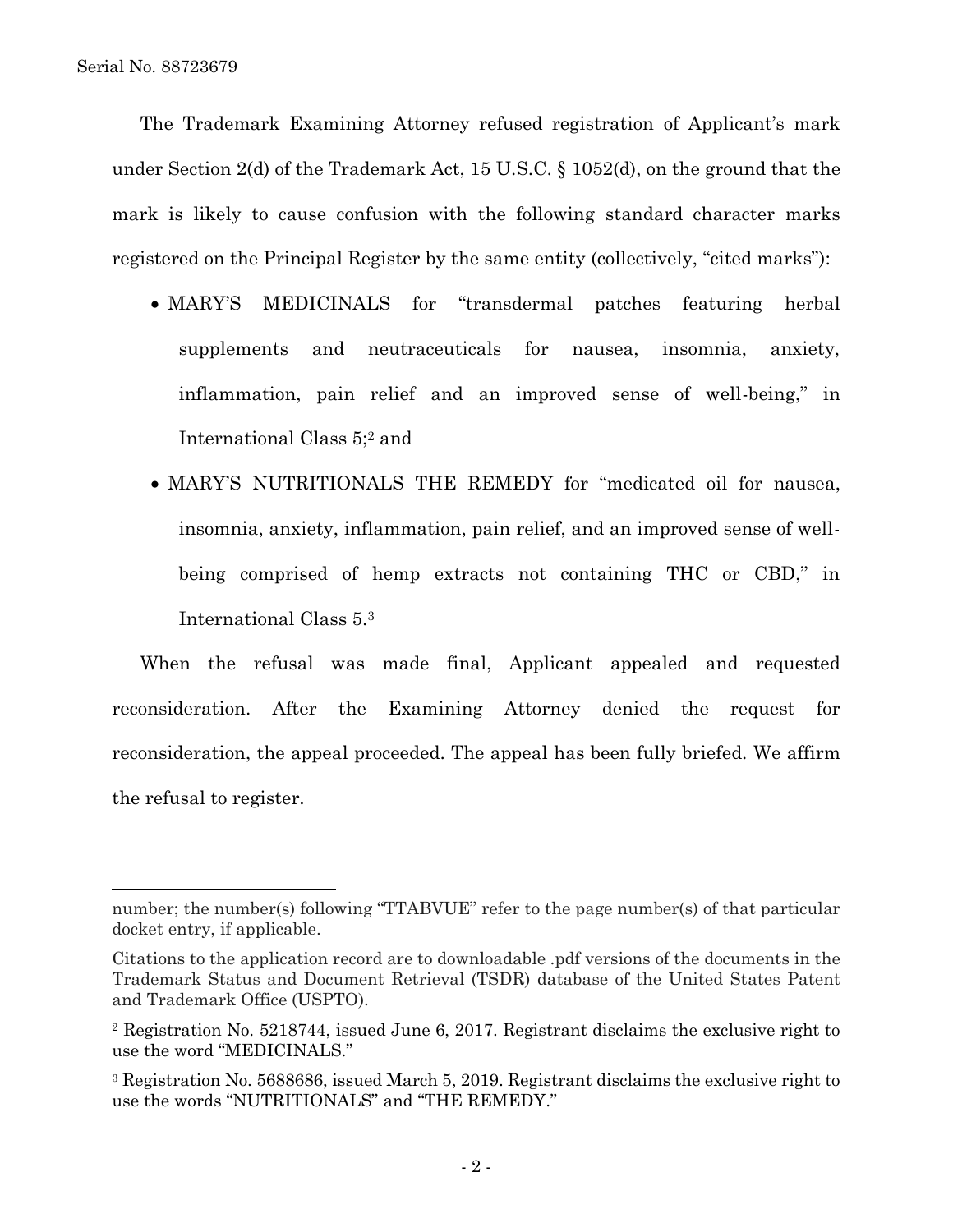Serial No. 88723679

l

## **I. Evidentiary Issue**

Before turning to the merits of the appeal, we address an evidentiary issue. In her Request for Reconsideration, Applicant proffered two Trademark Examination Search System ("TESS") search result lists, one with 90 subsisting or "live" registrations for Mary-formative marks, and one with 8 "live" registrations and 85 pending or "live" applications for Mary-formative marks. <sup>4</sup> Third-party applications, as opposed to registrations, have no probative value other than as evidence that the applications were filed. *In re Team Jesus LLC*, 2020 USPQ2d 11489, at \*3 n.29 (TTAB 2020) ("an application would be evidence only of the fact that it was filed, and therefore has no probative value"); *In re Mr. Recipe, LLC,* 118 USPQ2d 1084, 1089 (TTAB 2016) (a pending application is evidence only that the application was filed on a certain date). As to the registrations, a mere listing is not sufficient to make the listed registrations of record. *In re Kysela Pere et Fils Ltd.*, 98 USPQ2d 1261, 1264 n.6 (TTAB 2011). However, because the Examining Attorney did not advise Applicant that the listings of third-party registrations were insufficient to make the registrations of record, and instead addressed the listings during prosecution and in his appeal brief, we treat the TESS search results as of record and consider the lists

<sup>4</sup> Oct. 1, 2021 Request for Reconsideration ("RFR") at 16-18 (live registration TESS search result list), 20-22 (live application and registration TESS search result list). In her briefs, Applicant states "there are 870 registered marks that include the word 'Mary'" and 107 registered Mary-formative marks in Class 5 and "related classes" 29 and 30. 6 TTABVUE 8- 9; 9 TTABVUE 4. However, Applicant only included the first 100 entries of the 870 TESS search results, and not all of the entries are for Mary-formative marks. In addition, the TESS search results do not show the class(es) in which the marks are registered. We can only consider the evidence that is appropriately in the record before us, not Applicant's representations thereof.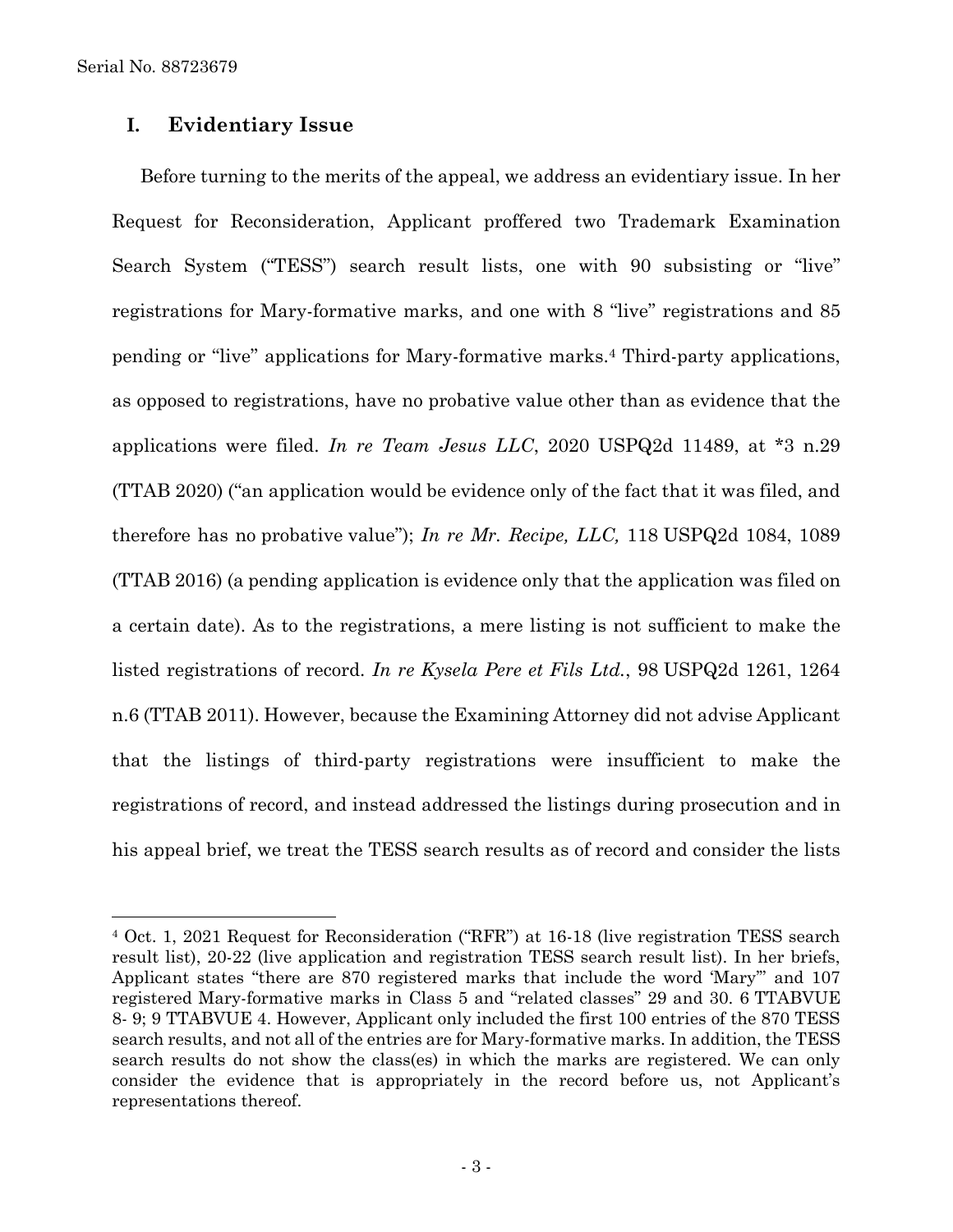of Mary-formative registrations for whatever very limited probative value they may have. *See In re Kysela Pere et Fils*, 98 USPQ2d at 1264 n.6 (Board considered TESS listings for whatever probative value they had); *see also In re Peace Love World Live, LLC,* 127 USPQ2d 1400, 1405 n.17 (TTAB 2018) (examining attorney waived objection to list of third-party registrations but the list did "not include enough information to be probative").

### **II. Likelihood of Confusion**

Section 2(d) of the Trademark Act provides that a mark must be refused registration if it "[c]onsists of or comprises a mark which so resembles a mark registered in the Patent and Trademark Office … as to be likely, when used on or in connection with the goods of the applicant, to cause confusion, or to cause mistake, or to deceive … ." 15 U.S.C. § 1052(d).

To determine whether there is a likelihood of confusion between the marks under Section 2(d), we analyze the evidence and arguments under the *DuPont* factors. *In re E. I. du Pont de Nemours & Co.*, 476 F.2d 1357, 177 USPQ 563, 567 (CCPA 1973) ("*DuPont*"). We consider each *DuPont* factor for which there is evidence and argument. *In re Guild Mortg. Co.,* 912 F.3d 1376, 129 USPQ2d 1160, 1161-62 (Fed. Cir. 2019). "Not all *DuPont* factors are relevant in each case, and the weight afforded to each factor depends on the circumstances. … Any single factor may control a particular case." *Stratus Networks, Inc. v. UBTA-UBET Commc'ns Inc.*, 955 F.3d 994, 2020 USPQ2d 10341, at \*3 (Fed. Cir. 2020). "In any likelihood of confusion analysis, two key considerations are the similarities between the marks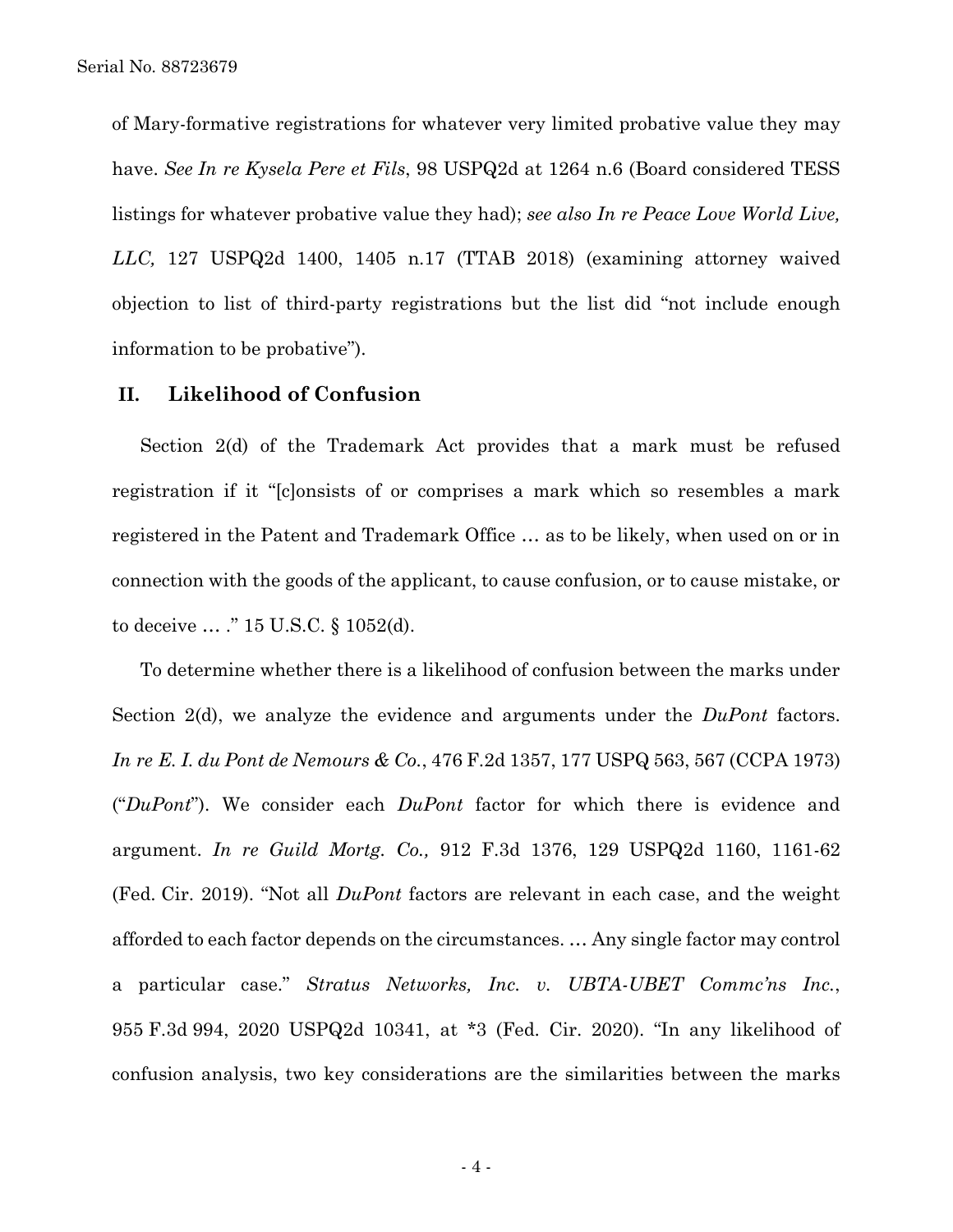and the similarities between the goods or services." *Chutter, Inc. v. Great Mgmt. Grp., LLC*, 2021 USPQ2d 1001, at \*29 (TTAB 2021) (citing *In re Chatam Int'l Inc.,* 380 F.3d 1340, 71 USPQ2d 1944, 1945-46 (Fed. Cir. 2004) and *Federated Foods, Inc. v. Fort Howard Paper Co.,* 544 F.2d 1098, 192 USPQ 24, 29 (CCPA 1976)).

We focus our likelihood of confusion analysis on the cited standard character mark MARY'S MEDICINALS for "transdermal patches featuring herbal supplements and neutraceuticals for nausea, insomnia, anxiety, inflammation, pain relief and an improved sense of well-being," in International Class 5 because it is the most similar to Applicant's mark. *See, e.g., Sock It To Me, Inc. v. Fan,* 2020 USPQ2d 10611, at \*6 (TTAB 2020) (likelihood of confusion analysis confined to most similar pleaded mark); *In re Max Capital Grp. Ltd.,* 93 USPQ2d 1243, 1245 (TTAB 2010) (likelihood of confusion analysis confined to most similar cited mark). If we find a likelihood of confusion as to the mark MARY'S MEDICINALS, we need not find it as to the other standard character mark cited by the Examining Attorney, MARY'S NUTRITIONALS THE REMEDY.

#### **A. The Similarity or Dissimilarity and Nature of the Goods**

The second *DuPont* factor concerns the "similarity or dissimilarity and nature of the goods or services as described in an application or registration … ." *DuPont,*  177 USPQ at 567. When analyzing the second *DuPont* factor, we look to the identifications of goods in the application and cited registrations. *In re Detroit Athletic Co.*, 903 F.3d 1297, 128 USPQ2d 1047, 1052 (Fed. Cir. 2018); *Stone Lion Capital Partners v. Lion Capital LLP,* 746 F.3d 1317, 110 USPQ2d 1157, 1162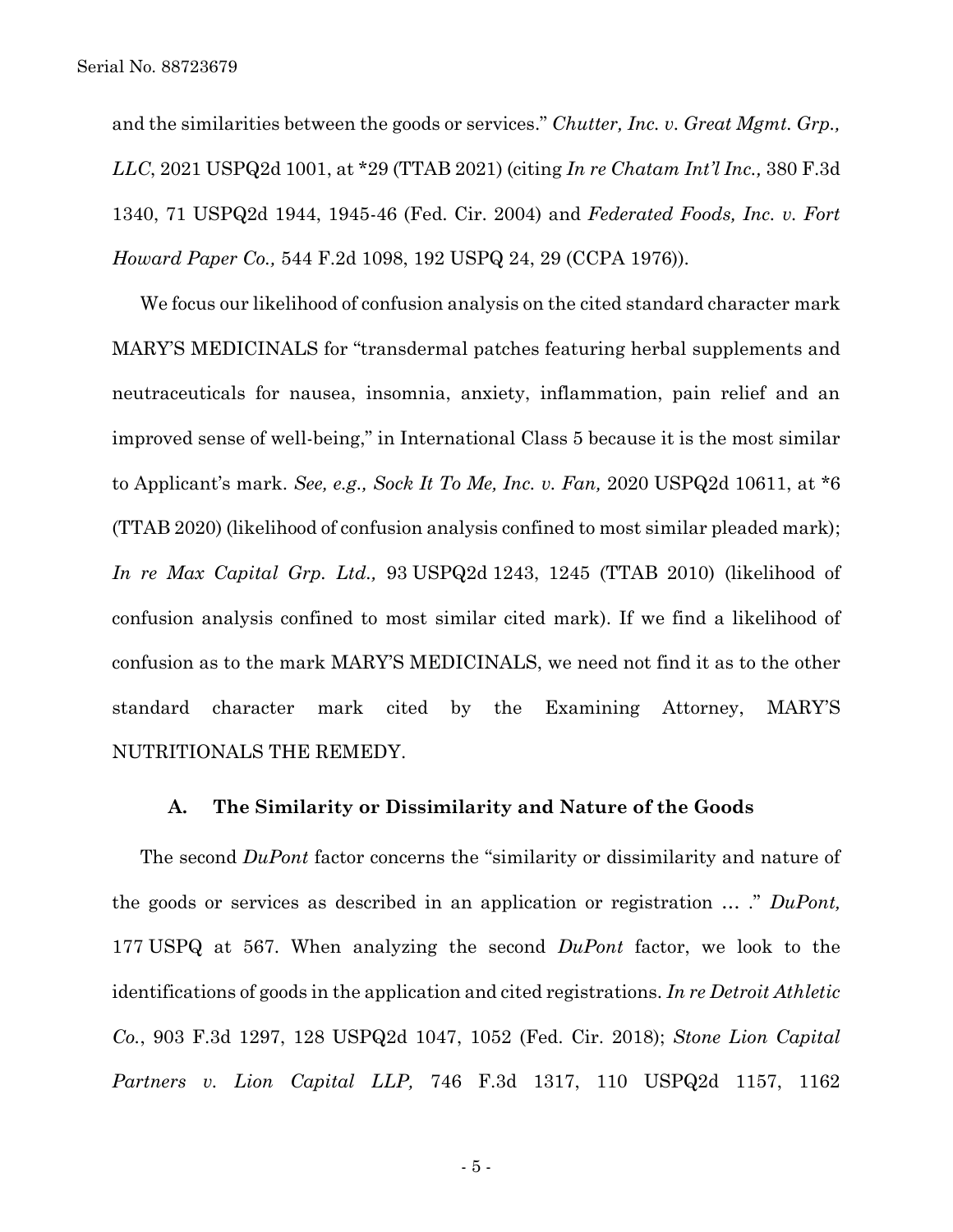(Fed. Cir. 2014); *see also Octocom Sys., Inc. v. Hous. Comput. Servs. Inc.*, 918 F.2d 937, 16 USPQ2d 1783, 1787 (Fed. Cir. 1990) ("The authority is legion that the question of registrability of an applicant's mark must be decided on the basis of the identification of goods set forth in the application regardless of what the record may reveal as to the particular nature of an applicant's goods, the particular channels of trade or the class of purchasers to which sales of the goods are directed."). The goods do not have to be identical or even competitive in order to find that there is a likelihood of confusion. *In re Iolo Techs., LLC,* 95 USPQ2d 1498, 1499 (TTAB 2010); *In re G.B.I. Tile & Stone, Inc.*, 92 USPQ2d 1366, 1368 (TTAB 2009).

The issue is not whether the goods will be confused with each other, but rather whether the public will be confused as to their source. *Recot, Inc. v. Becton*, 214 F.3d 1322, 54 USPQ2d 1894, 1898 (Fed. Cir. 2000) ("[E]ven if the goods in question are different from, and thus not related to, one another in kind, the same goods can be related in the mind of the consuming public as to the origin of the goods. It is this sense of relatedness that matters in the likelihood of confusion analysis."). It is sufficient that the identified goods of the applicant and the registrant are related in some manner or that the conditions surrounding their marketing are such that they are likely to be encountered by the same persons under circumstances that, because of the marks used in connection therewith, would lead to the mistaken belief that they originate from the same source. *Coach Servs., Inc. v. Triumph Learning LLC,* 668 F.3d 1356, 101 USPQ2d 1713, 1722 (Fed. Cir. 2012) (citation omitted);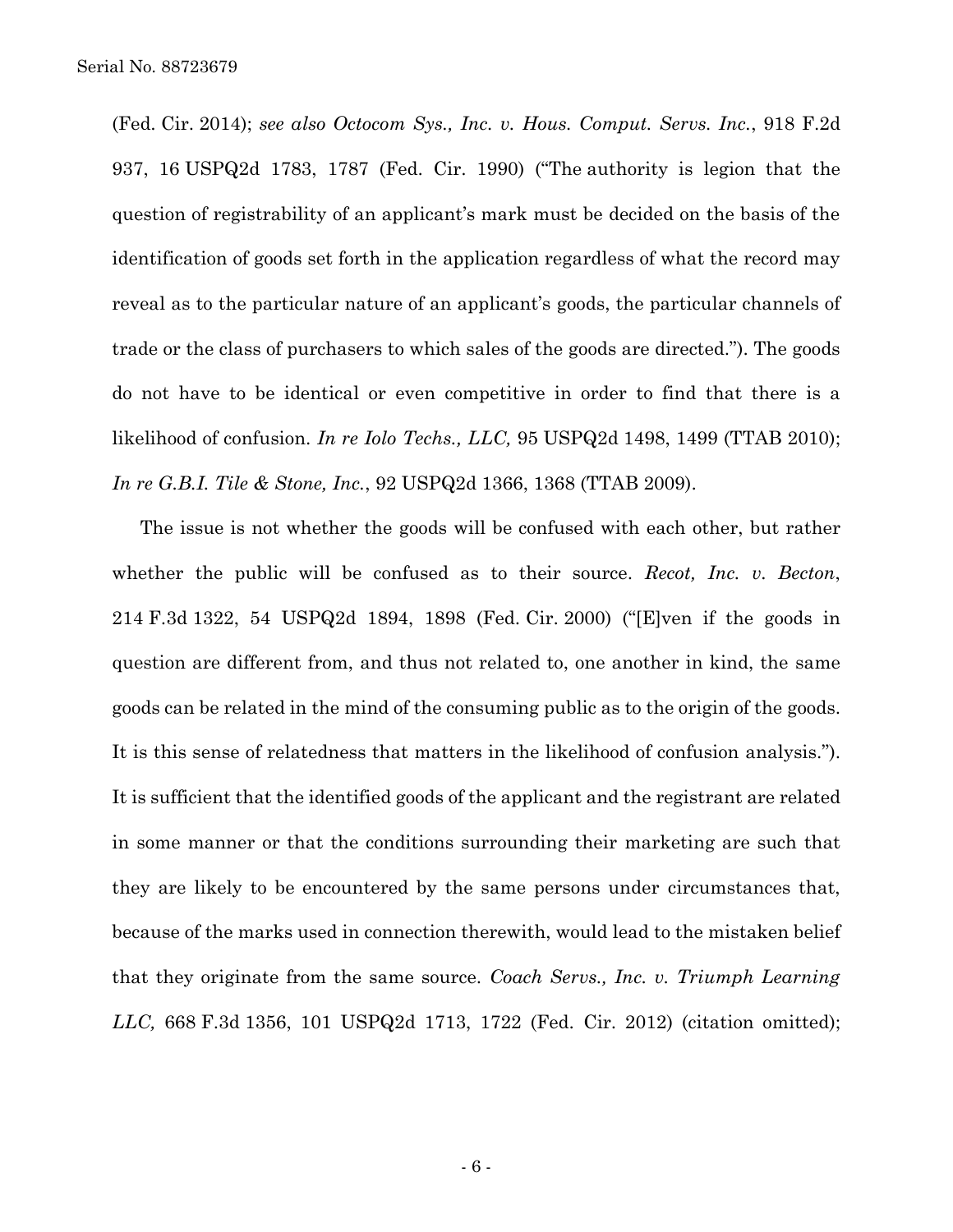*On- Line Careline Inc. v. Am. Online Inc.,* 229 F.3d 1080, 56 USPQ2d 1471, 1475 (Fed. Cir. 2000).

For ease of reference, Applicant's Goods are "nutritional supplements in the form of gummies," and the goods identified in the registration for the mark MARY'S MEDICINALS are "transdermal patches featuring herbal supplements and neutraceuticals<sup>5</sup> for nausea, insomnia, anxiety, inflammation, pain relief and an improved sense of well-being."

The Examining Attorney argues that Applicant's Goods are related to the goods identified in the MARY'S MEDICINALS registration. In support of his argument, the Examining Attorney made of record third-party use-based registrations, <sup>6</sup> shown in the chart below, demonstrating that Applicant's Goods and the registrant's goods are offered under the same mark.

<sup>&</sup>lt;sup>5</sup> A "nutraceutical" (or "neutraceutical") is a noun defined as "a bioactive compound occurring as a food component, additive, or product, including vitamins, dietary fiber, herbal extracts, carotenoids, and probiotics: nutraceuticals are said to promote health and well-being, allegedly helping in the prevention and treatment of disease." DICTIONARY.COM (https://www.dictionary.com/browse/nutraceutical) (last accessed June 9, 2022). The Board may take judicial notice of dictionary definitions, including online dictionaries that exist in printed format or have regular fixed editions. *In re tapio GmbH,* 2020 USPQ2d 11387, at \*3 n.10 (TTAB 2020).

<sup>6</sup> Sept. 10, 2020 Office Action at 11-97. The Examining Attorney also cited Registration No. 3798331, for 瑞芬氏廣嗣藥露, which is canceled. A canceled or expired registration has no probative value other than to show that it once issued; it is not entitled to any of the statutory presumptions of Section 7(b) of the Trademark Act, 15 U.S.C. § 1057(b), including the presumption of an exclusive right to use the mark. *Temp. Servs. Inc. v. Labor Force Inc.,*  870 F.2d 1563, 10 USPQ2d 1307, 1309 (Fed. Cir. 1989) ("a canceled registration does not provide constructive notice of anything"); *In re Kysela Pere et Fils,* 98 USPQ2d at 1264 ("'dead' or cancelled registrations have no probative previous value at all").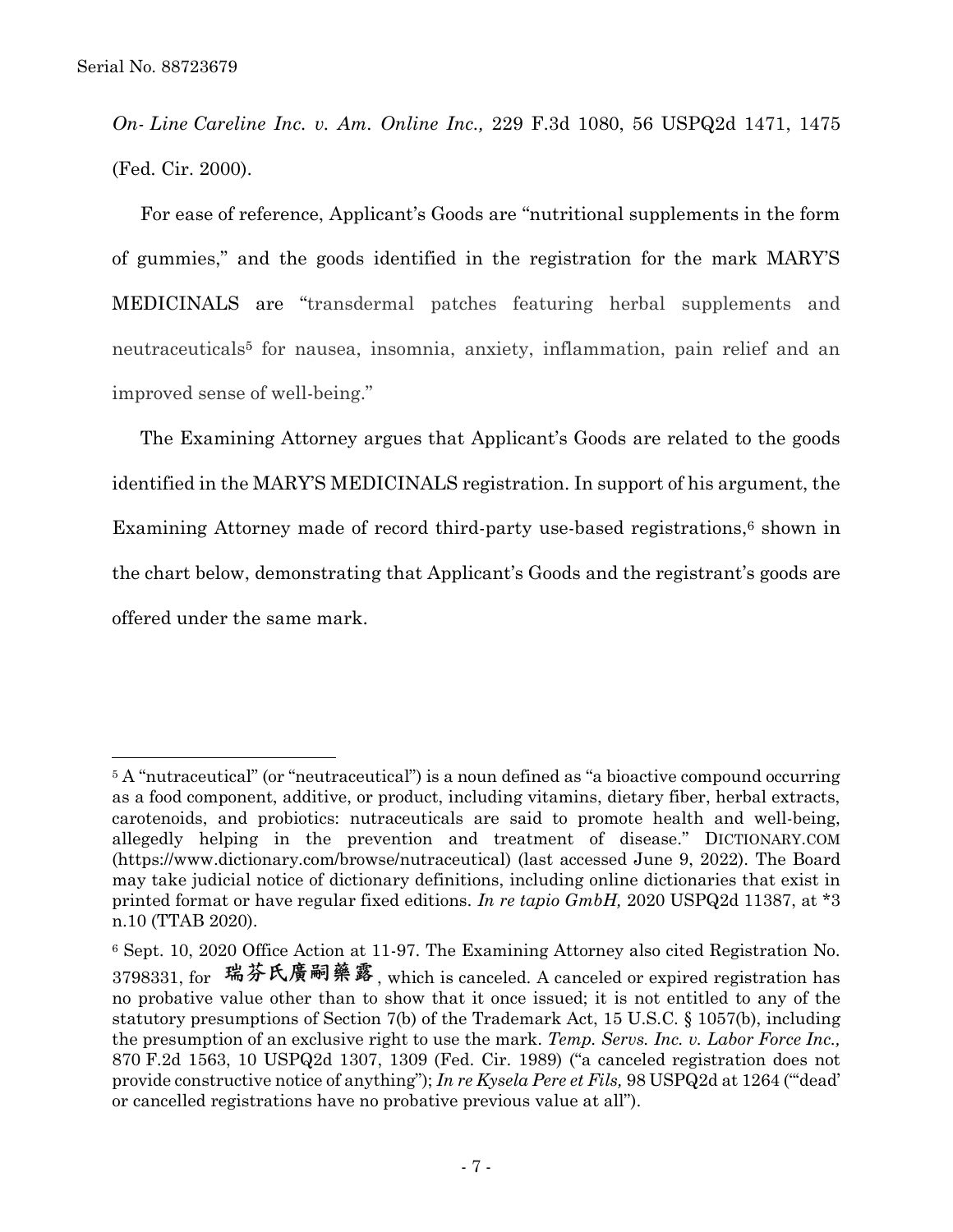| $\mathbf{Reg.}$<br>No. | <b>Registered Mark</b>                                                      | <b>Relevant Class 5 Goods</b>                                                                                                                                                                                                                                                                                                                                                                                                                                                                                                                                                                    |
|------------------------|-----------------------------------------------------------------------------|--------------------------------------------------------------------------------------------------------------------------------------------------------------------------------------------------------------------------------------------------------------------------------------------------------------------------------------------------------------------------------------------------------------------------------------------------------------------------------------------------------------------------------------------------------------------------------------------------|
| 5848088                | <b>JUICE BEAUTY PREBIOTIX</b><br>("BEAUTY" and<br>"PREBIOTICS" disclaimed)  | Vitamin supplement patches in the<br>nature of skin patches for the<br>transdermal delivery of vitamins; Non-<br>medical topical transdermal patch for<br>vitamin and mineral delivery; Topical<br>dermatological products in the nature<br>of medicated creams, ointments,<br>solutions for dermatological use for<br>skin cleansing and skin protection, and<br>to treat dry skin and skin blemishes,<br>and transdermal patches applied on<br>the skin containing supplements,<br>vitamins, minerals, and natural and<br>herbal supplements; mineral<br>supplements; nutritional supplements. |
| 5761028                | <b>DLPA HAPPY</b><br>("DLPA" disclaimed)                                    | Nutritional supplements; Nutritional<br>supplements in the nature of<br>nutritionally fortified soft chews;<br>Vitamin supplement patches.                                                                                                                                                                                                                                                                                                                                                                                                                                                       |
| 5773139                | L-TRYPTOPHAN POSITIVE<br><b>SLEEP</b><br>("L-TRYPTOPHAN"<br>disclaimed)     | Nutritional supplements; Nutritional<br>supplements in the nature of<br>nutritionally fortified soft chews;<br>Vitamin supplement patches.                                                                                                                                                                                                                                                                                                                                                                                                                                                       |
| 5852920                | <b>NATRICA</b>                                                              | Dietary and nutritional supplements;<br>Nutritional supplements; Vitamin<br>supplement patches.                                                                                                                                                                                                                                                                                                                                                                                                                                                                                                  |
| 5956844                | <b>SUPERMODEL WELLNESS</b><br>("WELLNESS" disclaimed)                       | Nutritional supplements; Vitamin<br>supplement patches.                                                                                                                                                                                                                                                                                                                                                                                                                                                                                                                                          |
| 5869866                | <b>CATCHFIRE ENERGY</b><br><b>HEALTH</b><br>("ENERGY HEALTH"<br>disclaimed) | Nutritional supplements; Nutritional<br>supplements in the nature of<br>nutritionally fortified soft chews;<br>Vitamin supplement patches.                                                                                                                                                                                                                                                                                                                                                                                                                                                       |
| 5796320                | <b>Healthy Joints System</b><br>("SYSTEM" disclaimed)                       | Vitamin supplement patches;<br>Nutritional supplements.                                                                                                                                                                                                                                                                                                                                                                                                                                                                                                                                          |
| 5813520                | <b>BRIGHTKIDS</b>                                                           | Gummy vitamins; Nutritional<br>supplements; Vitamin supplement<br>patches.                                                                                                                                                                                                                                                                                                                                                                                                                                                                                                                       |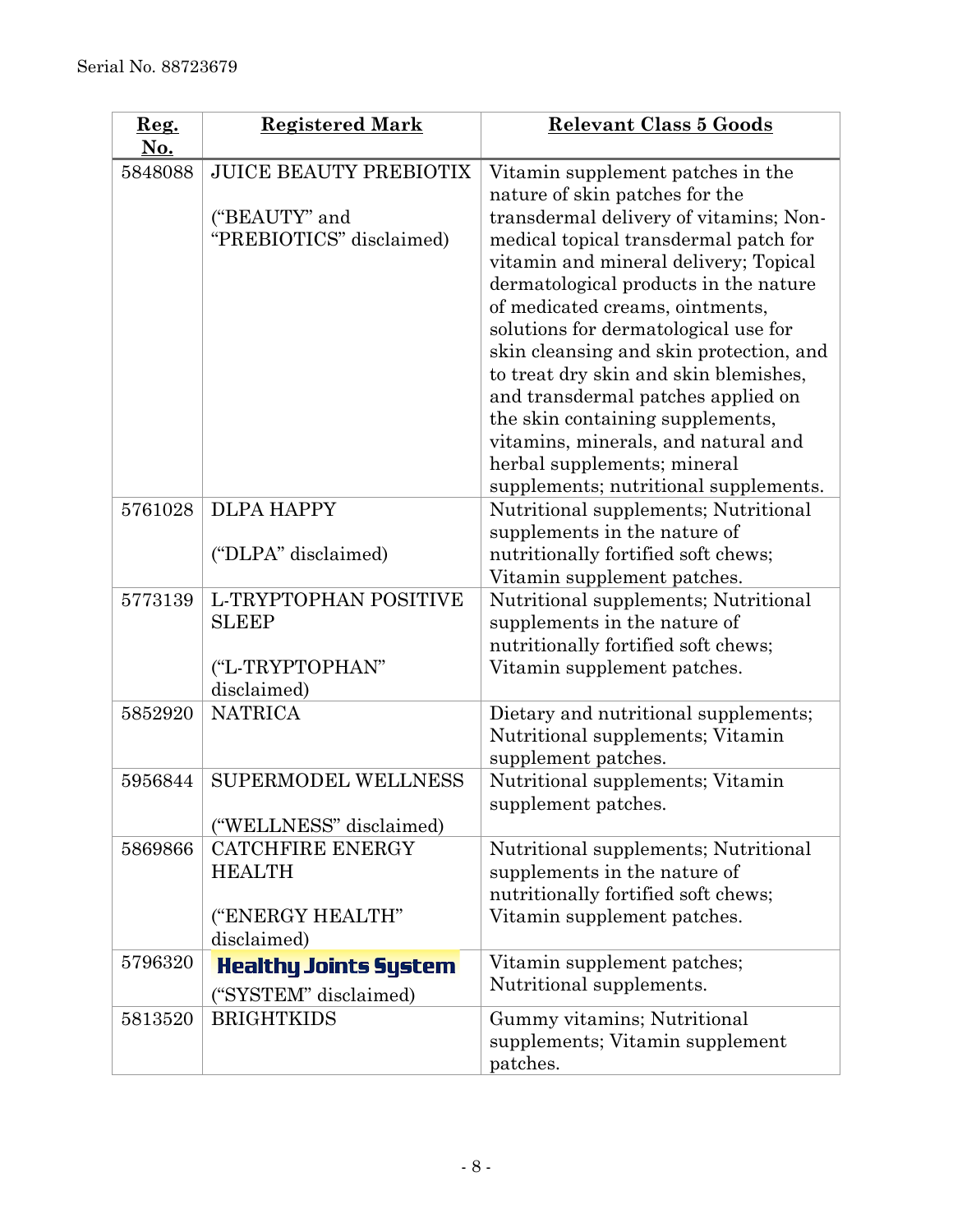| 5843450                                                                                         | <b>LOVE THE PROCESS</b>                                                                                                                                                                                                                                                                | Nutritional supplements; Vitamin                                                                                                                                                                                                                                                                                                                                                                                                                                                                                                                                                                                                                                                                                                                                                                                                                                                                                                                                                          |
|-------------------------------------------------------------------------------------------------|----------------------------------------------------------------------------------------------------------------------------------------------------------------------------------------------------------------------------------------------------------------------------------------|-------------------------------------------------------------------------------------------------------------------------------------------------------------------------------------------------------------------------------------------------------------------------------------------------------------------------------------------------------------------------------------------------------------------------------------------------------------------------------------------------------------------------------------------------------------------------------------------------------------------------------------------------------------------------------------------------------------------------------------------------------------------------------------------------------------------------------------------------------------------------------------------------------------------------------------------------------------------------------------------|
|                                                                                                 |                                                                                                                                                                                                                                                                                        | supplement patches.                                                                                                                                                                                                                                                                                                                                                                                                                                                                                                                                                                                                                                                                                                                                                                                                                                                                                                                                                                       |
| 5921078                                                                                         | <b>VENOIO</b>                                                                                                                                                                                                                                                                          | Nutritional supplements; Vitamin                                                                                                                                                                                                                                                                                                                                                                                                                                                                                                                                                                                                                                                                                                                                                                                                                                                                                                                                                          |
|                                                                                                 |                                                                                                                                                                                                                                                                                        | supplement patches.                                                                                                                                                                                                                                                                                                                                                                                                                                                                                                                                                                                                                                                                                                                                                                                                                                                                                                                                                                       |
| 6103529                                                                                         | <b>TOPLUX SUPPLEMENT</b>                                                                                                                                                                                                                                                               | Vitamin supplement patches;                                                                                                                                                                                                                                                                                                                                                                                                                                                                                                                                                                                                                                                                                                                                                                                                                                                                                                                                                               |
|                                                                                                 |                                                                                                                                                                                                                                                                                        |                                                                                                                                                                                                                                                                                                                                                                                                                                                                                                                                                                                                                                                                                                                                                                                                                                                                                                                                                                                           |
|                                                                                                 |                                                                                                                                                                                                                                                                                        |                                                                                                                                                                                                                                                                                                                                                                                                                                                                                                                                                                                                                                                                                                                                                                                                                                                                                                                                                                                           |
|                                                                                                 |                                                                                                                                                                                                                                                                                        |                                                                                                                                                                                                                                                                                                                                                                                                                                                                                                                                                                                                                                                                                                                                                                                                                                                                                                                                                                                           |
|                                                                                                 |                                                                                                                                                                                                                                                                                        |                                                                                                                                                                                                                                                                                                                                                                                                                                                                                                                                                                                                                                                                                                                                                                                                                                                                                                                                                                                           |
|                                                                                                 |                                                                                                                                                                                                                                                                                        |                                                                                                                                                                                                                                                                                                                                                                                                                                                                                                                                                                                                                                                                                                                                                                                                                                                                                                                                                                                           |
|                                                                                                 |                                                                                                                                                                                                                                                                                        |                                                                                                                                                                                                                                                                                                                                                                                                                                                                                                                                                                                                                                                                                                                                                                                                                                                                                                                                                                                           |
|                                                                                                 |                                                                                                                                                                                                                                                                                        |                                                                                                                                                                                                                                                                                                                                                                                                                                                                                                                                                                                                                                                                                                                                                                                                                                                                                                                                                                                           |
|                                                                                                 |                                                                                                                                                                                                                                                                                        |                                                                                                                                                                                                                                                                                                                                                                                                                                                                                                                                                                                                                                                                                                                                                                                                                                                                                                                                                                                           |
|                                                                                                 |                                                                                                                                                                                                                                                                                        |                                                                                                                                                                                                                                                                                                                                                                                                                                                                                                                                                                                                                                                                                                                                                                                                                                                                                                                                                                                           |
|                                                                                                 |                                                                                                                                                                                                                                                                                        |                                                                                                                                                                                                                                                                                                                                                                                                                                                                                                                                                                                                                                                                                                                                                                                                                                                                                                                                                                                           |
|                                                                                                 |                                                                                                                                                                                                                                                                                        |                                                                                                                                                                                                                                                                                                                                                                                                                                                                                                                                                                                                                                                                                                                                                                                                                                                                                                                                                                                           |
|                                                                                                 |                                                                                                                                                                                                                                                                                        |                                                                                                                                                                                                                                                                                                                                                                                                                                                                                                                                                                                                                                                                                                                                                                                                                                                                                                                                                                                           |
| 6134562                                                                                         | <b>CRIOXEN</b>                                                                                                                                                                                                                                                                         | Dietary and nutritional supplements;                                                                                                                                                                                                                                                                                                                                                                                                                                                                                                                                                                                                                                                                                                                                                                                                                                                                                                                                                      |
|                                                                                                 |                                                                                                                                                                                                                                                                                        | Medicated oils containing vitamins,                                                                                                                                                                                                                                                                                                                                                                                                                                                                                                                                                                                                                                                                                                                                                                                                                                                                                                                                                       |
|                                                                                                 |                                                                                                                                                                                                                                                                                        | minerals, hemp oil; Nutritional                                                                                                                                                                                                                                                                                                                                                                                                                                                                                                                                                                                                                                                                                                                                                                                                                                                                                                                                                           |
|                                                                                                 |                                                                                                                                                                                                                                                                                        | supplements; Nutritional supplements                                                                                                                                                                                                                                                                                                                                                                                                                                                                                                                                                                                                                                                                                                                                                                                                                                                                                                                                                      |
|                                                                                                 |                                                                                                                                                                                                                                                                                        | in the nature of nutritionally fortified                                                                                                                                                                                                                                                                                                                                                                                                                                                                                                                                                                                                                                                                                                                                                                                                                                                                                                                                                  |
|                                                                                                 |                                                                                                                                                                                                                                                                                        |                                                                                                                                                                                                                                                                                                                                                                                                                                                                                                                                                                                                                                                                                                                                                                                                                                                                                                                                                                                           |
|                                                                                                 |                                                                                                                                                                                                                                                                                        |                                                                                                                                                                                                                                                                                                                                                                                                                                                                                                                                                                                                                                                                                                                                                                                                                                                                                                                                                                                           |
|                                                                                                 |                                                                                                                                                                                                                                                                                        |                                                                                                                                                                                                                                                                                                                                                                                                                                                                                                                                                                                                                                                                                                                                                                                                                                                                                                                                                                                           |
|                                                                                                 |                                                                                                                                                                                                                                                                                        |                                                                                                                                                                                                                                                                                                                                                                                                                                                                                                                                                                                                                                                                                                                                                                                                                                                                                                                                                                                           |
|                                                                                                 |                                                                                                                                                                                                                                                                                        |                                                                                                                                                                                                                                                                                                                                                                                                                                                                                                                                                                                                                                                                                                                                                                                                                                                                                                                                                                                           |
|                                                                                                 |                                                                                                                                                                                                                                                                                        |                                                                                                                                                                                                                                                                                                                                                                                                                                                                                                                                                                                                                                                                                                                                                                                                                                                                                                                                                                                           |
|                                                                                                 |                                                                                                                                                                                                                                                                                        |                                                                                                                                                                                                                                                                                                                                                                                                                                                                                                                                                                                                                                                                                                                                                                                                                                                                                                                                                                                           |
|                                                                                                 |                                                                                                                                                                                                                                                                                        |                                                                                                                                                                                                                                                                                                                                                                                                                                                                                                                                                                                                                                                                                                                                                                                                                                                                                                                                                                                           |
|                                                                                                 |                                                                                                                                                                                                                                                                                        |                                                                                                                                                                                                                                                                                                                                                                                                                                                                                                                                                                                                                                                                                                                                                                                                                                                                                                                                                                                           |
|                                                                                                 |                                                                                                                                                                                                                                                                                        |                                                                                                                                                                                                                                                                                                                                                                                                                                                                                                                                                                                                                                                                                                                                                                                                                                                                                                                                                                                           |
|                                                                                                 |                                                                                                                                                                                                                                                                                        |                                                                                                                                                                                                                                                                                                                                                                                                                                                                                                                                                                                                                                                                                                                                                                                                                                                                                                                                                                                           |
|                                                                                                 |                                                                                                                                                                                                                                                                                        |                                                                                                                                                                                                                                                                                                                                                                                                                                                                                                                                                                                                                                                                                                                                                                                                                                                                                                                                                                                           |
|                                                                                                 |                                                                                                                                                                                                                                                                                        |                                                                                                                                                                                                                                                                                                                                                                                                                                                                                                                                                                                                                                                                                                                                                                                                                                                                                                                                                                                           |
|                                                                                                 |                                                                                                                                                                                                                                                                                        |                                                                                                                                                                                                                                                                                                                                                                                                                                                                                                                                                                                                                                                                                                                                                                                                                                                                                                                                                                                           |
|                                                                                                 |                                                                                                                                                                                                                                                                                        |                                                                                                                                                                                                                                                                                                                                                                                                                                                                                                                                                                                                                                                                                                                                                                                                                                                                                                                                                                                           |
|                                                                                                 |                                                                                                                                                                                                                                                                                        |                                                                                                                                                                                                                                                                                                                                                                                                                                                                                                                                                                                                                                                                                                                                                                                                                                                                                                                                                                                           |
|                                                                                                 |                                                                                                                                                                                                                                                                                        |                                                                                                                                                                                                                                                                                                                                                                                                                                                                                                                                                                                                                                                                                                                                                                                                                                                                                                                                                                                           |
| 5955637<br>5995580<br>6081847<br>6120437<br>6094108<br>6126188<br>6068969<br>6094685<br>6130209 | ("SUPPLEMENT" disclaimed)<br><b>METABO-BURN</b><br><b>Z NATURAL</b><br>NATURE TARGET<br><b>INSPIRE FOR WOMEN</b><br>MIXIMO<br>NATURAL PRODUCTS<br>("NATURAL PRODUCTS"<br>disclaimed)<br><b>K80</b><br><b>RUBY OF THE SEA</b><br>NEXT GENERATION OF<br>OMEGA-3S<br><b>8 DAYS A WEEK</b> | nutritional supplements; Nutritional<br>supplements in the nature of<br>nutritionally fortified soft chews;<br>Nutritional supplements in the form of<br>capsules, tablets, caplets, powder,<br>syrups, gummies, and gels.<br>Nutritional supplements; Nutritional<br>supplements in the nature of<br>nutritionally fortified soft chews;<br>Vitamin supplement patches.<br>Nutritional supplements in the nature<br>of nutritionally fortified soft<br>chews; Vitamin supplement patches.<br>soft chews; Vitamin supplement<br>patches.<br>Dietary and nutritional supplements.<br>Dietary and nutritional supplements.<br>Dietary and nutritional supplements.<br>Dietary and nutritional supplements.<br>Dietary and nutritional supplements<br>containing calanus oil, fish oil and krill<br>oil.<br>Dietary and nutritional supplements<br>containing calanus oil, fish oil, krill or<br>any species, all containing Omega 3<br>fatty acids.<br>Dietary and nutritional supplements. |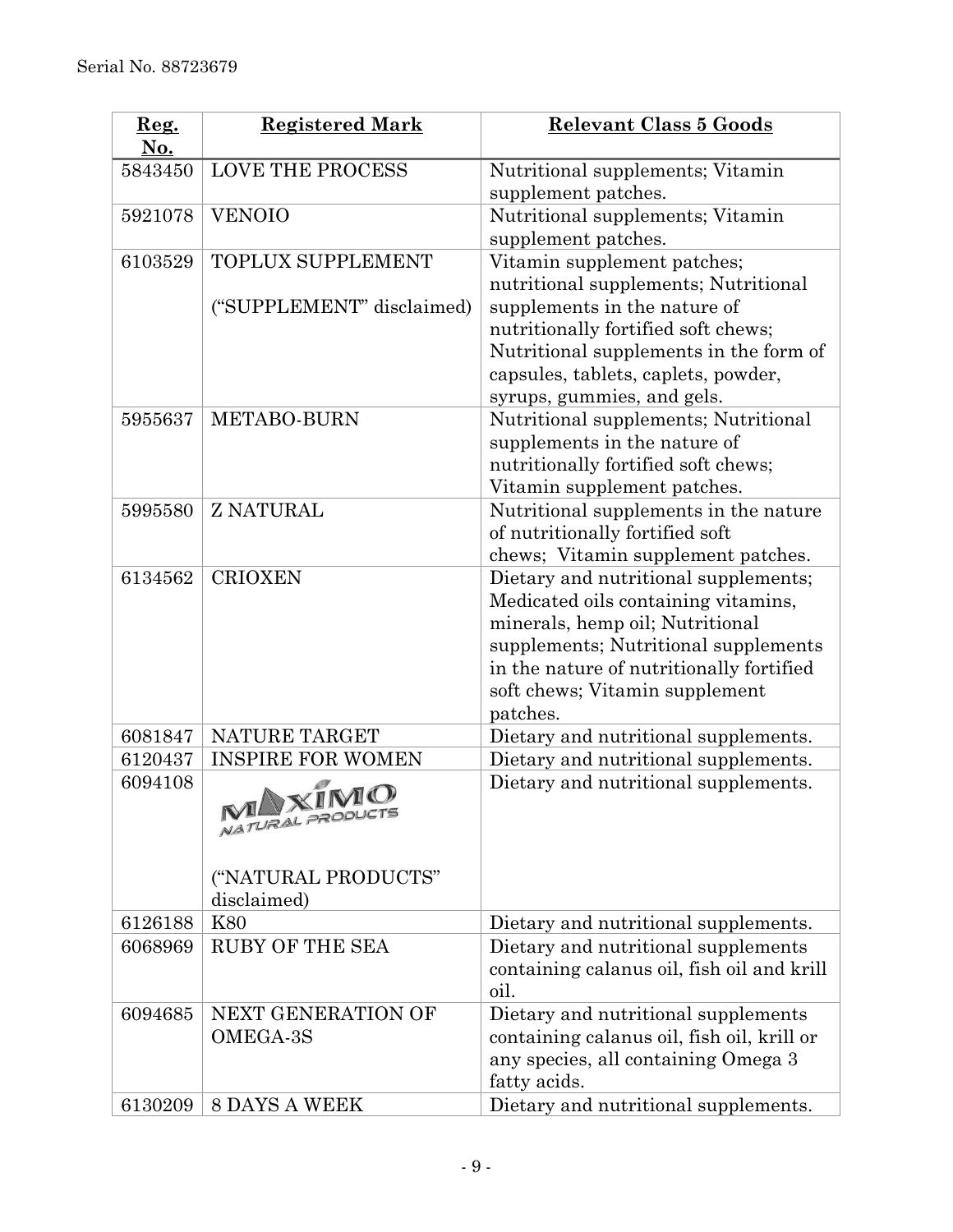As a general proposition, third-party registrations that cover goods identified in both a cited registration and an applicant's application are relevant to show that the goods are of a type that may emanate from a single source under one mark. *In re Detroit Athletic*, 128 USPQ2d at 1051; *Hewlett-Packard Co. v. Packard Press, Inc.*, 281 F.3d 1261, 62 USPQ2d 1001, 1004 (Fed. Cir. 2002); *In re Albert Trostel & Sons Co.,* 29 USPQ2d 1783, 1785-86 (TTAB 1993); *In re Mucky Duck Mustard Co*. *Inc.*, 6 USPQ2d 1467, 1470 n.6 (TTAB 1988). Although third-party registrations are not evidence that the registered marks are actually in use or that the public is familiar with them, particularly in the absence of any evidence showing the extent of their use, we consider them for their probative value. *Palm Bay Imps. Inc. v. Veuve Clicquot Ponsardin Maison Fondee En 1772,* 396 F.3d 1369, 73 USPQ2d 1689, 1693 (Fed. Cir. 2005) (citation omitted); *Smith Bros. Mfg. Co. v*. *Stone Mfg. Co.,*  476 F.2d 1004, 177 USPQ 462, 462-63 (CCPA 1973); *In re Midwest Gaming & Entm't,*  106 USPQ2d 1163, 1167 n.5 (TTAB 2013); *see also* TRADEMARK MANUAL OF EXAMINING PROCEDURE (TMEP) § 1207.01(d)(iii) (July 2021).

The evidence in the chart shows third-party registrations covering both "nutritional supplements," which can take the form of gummies, and supplementrelated patches. These registrations confirm that Applicant and registrant offer goods that are commonly manufactured, produced, or provided by the same source. Applicant did not address the second *DuPont* factor in her brief. We find the Examining Attorney's third-party use-based registrations to be probative of the relatedness of Applicant's Goods and the goods identified in the MARY'S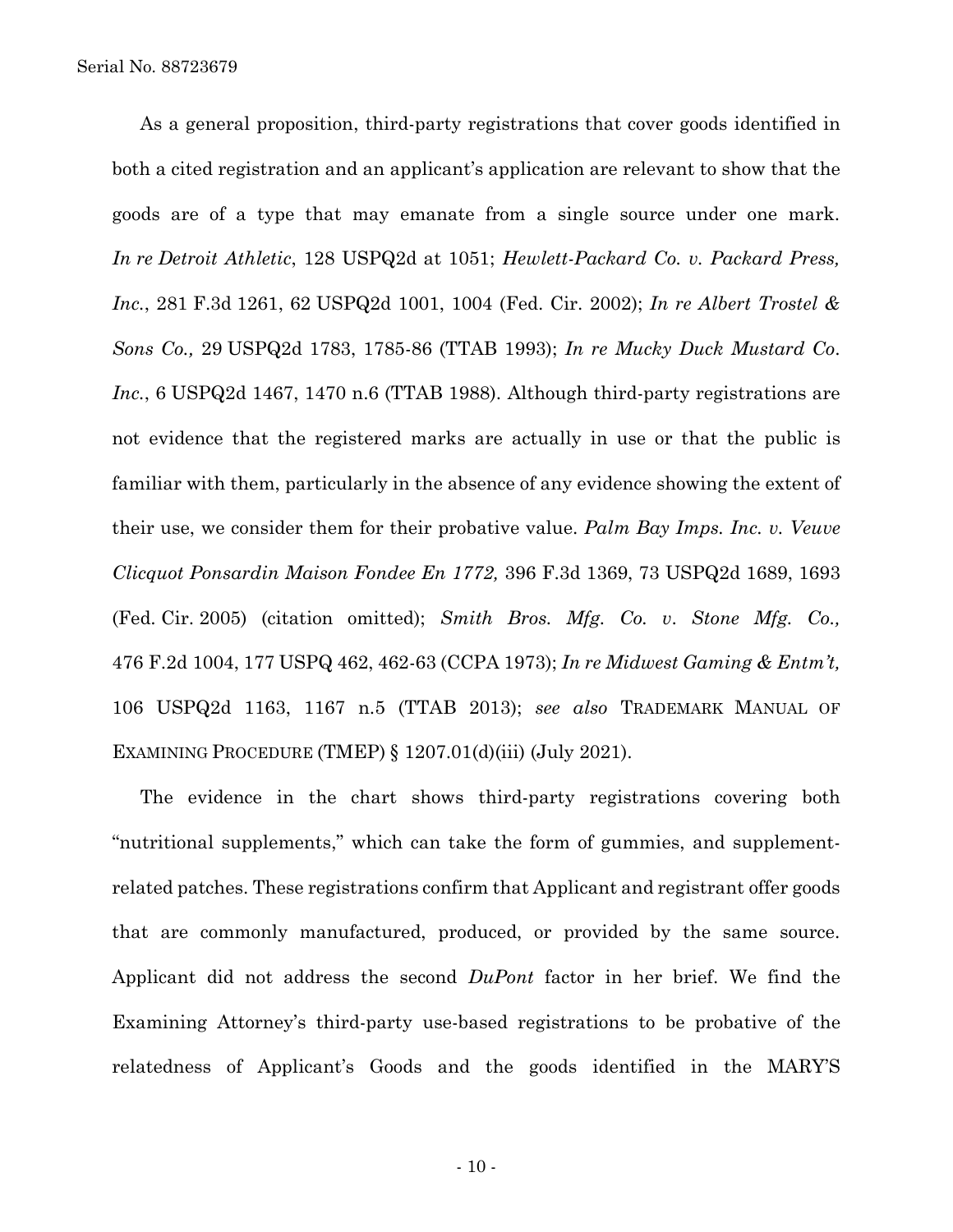MEDICINALS registration. This *DuPont* factor weighs in favor of a finding of likelihood of confusion.

## **B. The Number and Nature of Similar Marks in Use on Similar Goods**

To rebut the Examining Attorney's relatedness evidence, Applicant argues that the cited marks are weak and entitled to a narrow scope of protection because of widespread use of the given name "Mary." (6 TTABVUE 8-9; 9 TTABVUE 2-5). Under the sixth *DuPont* factor, "[t]he purpose of introducing evidence of third-party use is 'to show that customers have become so conditioned by a plethora of such similar marks that customers have been educated to distinguish between different marks on the bases of minute distinctions.'" *Omaha Steaks Int'l, Inc. v. Greater Omaha Packing Co.*, 908 F.3d 1315, 128 USPQ2d 1686, 1693 (Fed. Cir. 2018) (quoting *Palm Bay Imps.,* 73 USPQ2d at 1694 (internal quotation omitted)). Third-party uses in the actual marketplace may be "relevant to show that a mark is relatively weak and entitled to only a narrow scope of protection." *Id.*

We analyze the strength of the marks in the cited registrations by determining "the number and nature of similar marks in use on similar goods." *DuPont,* 177 USPQ at 567. Evidence of third-party use of similar marks can be "powerful on its face" and can "show that customers … have been educated to distinguish between different … marks on the basis of minute distinctions," *Juice Generation, Inc. v. GS Enters., LLC,* 794 F.3d 1334, 115 USPQ2d 1671, 1674 (Fed. Cir. 2015) (citation omitted), particularly if such evidence is "extensive." *Jack Wolfskin Ausrustung Fur Draussen*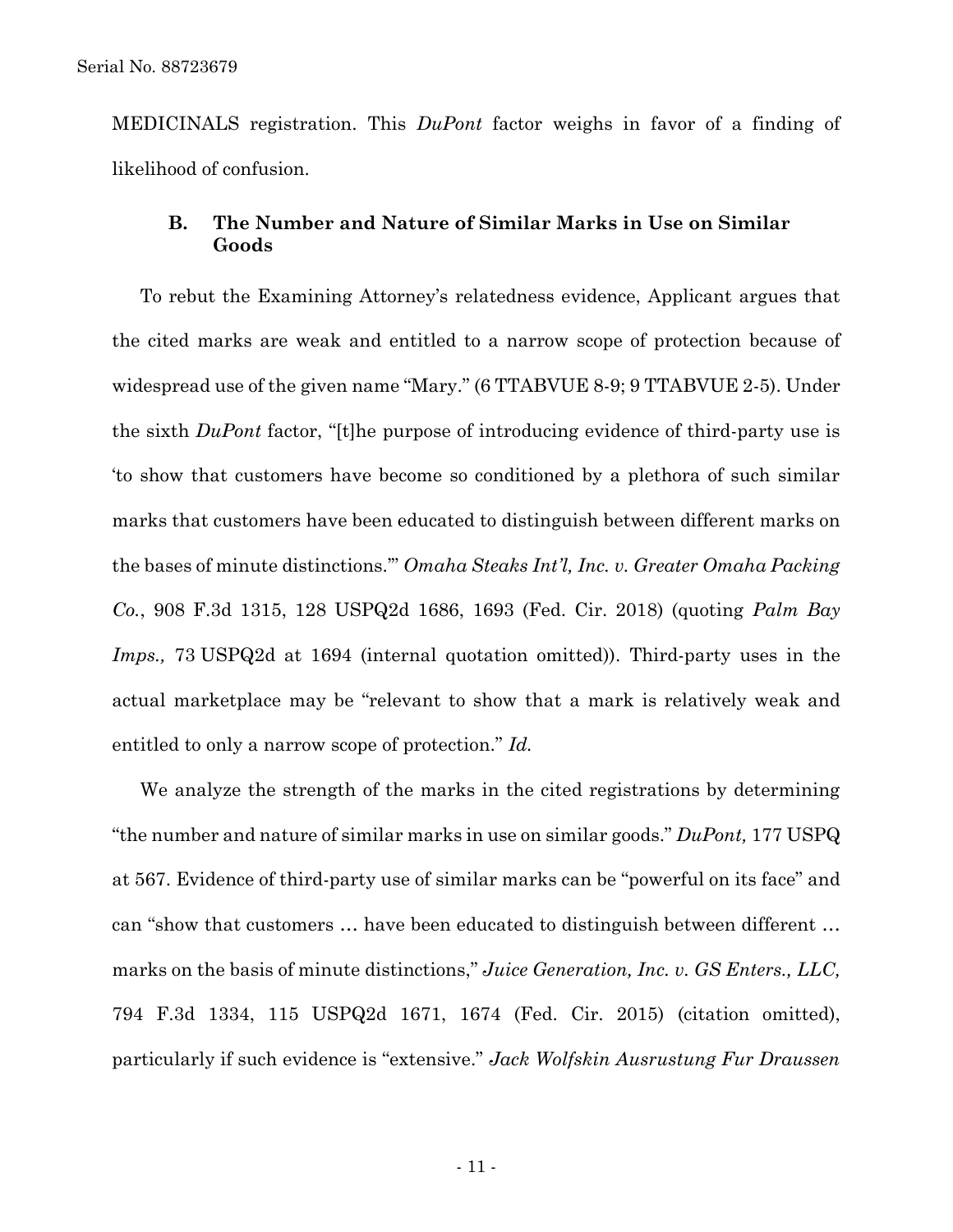*GmbH & Co. KGAA v. New Millennium Sports, S.L.U.,* 797 F.3d 1363, 116 USPQ2d 1129, 1136 (Fed. Cir. 2015) (citing *Juice Generation,* 115 USPQ2d at 1674).

The third-party uses must be "relevant." When determining relevance, we must consider: (1) the similarity of the goods for which the third-party marks are used vis- à-vis the involved goods, and (2) the similarity of the third-party marks themselves to the cited marks. *Omaha Steaks* at 1693-94; *see also Juice Generation*, 115 USPQ2d at 1674 (discussing evidence of "a considerable number of similar marks" in connection with restaurant services or food products).

In support of her argument, Applicant proffered a U.S. Social Security Administration report entitled "Top Names Over the Last 100 Years," which shows that "Mary" was the most popular given name for female babies born in the United States from 1921-2020. <sup>7</sup> But the general popularity of given baby names in America is irrelevant to the question of the weakness of Mary- formative names or marks; specifically, it is irrelevant to commercial, or marketplace, weakness of such marks. Evidence of actual third-party use of Mary- formative names or marks for goods and services — which this record lacks — might be directly relevant to the commercial weakness of the cited marks.

In addition, Applicant proffered third-party registration records and a TESS list of third- party registrations, contending that this type of "evidence demonstrates the ubiquitous use of similar marks as source identifiers … Just as in *Jack Wolfskin,*

l

<sup>7</sup> Oct. 1, 2021 RFR at 8-11.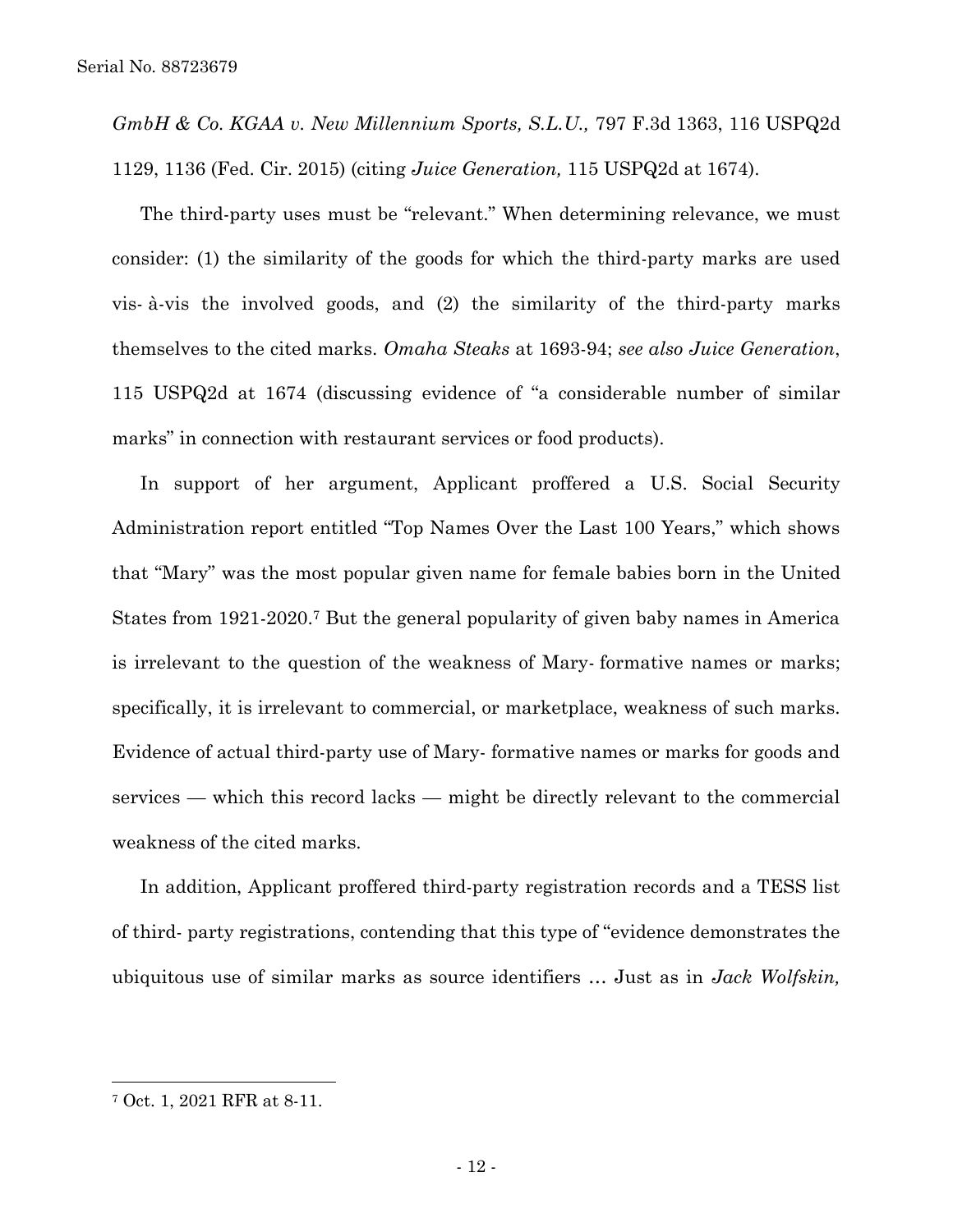extensive evidence of third-party uses and registrations indicates consumers are not as likely confused by different, albeit similar looking, marks." (6 TTABVUE 9).

First, without evidence of actual use, third-party registration evidence is not probative of commercial, or marketplace, weakness. This evidence tells us nothing about the extent to which the third-party marks may have been used, or the amount of exposure relevant customers may have had to those marks. *Primrose Ret. Cmtys., LLC v. Edward Rose Sr. Living, LLC,* 122 USPQ2d 1030, 1036 (TTAB 2016). Nevertheless, we will discuss the third-party registration evidence here since Applicant also proffered it to support her weakness argument.

Third-party registrations "may bear on conceptual weakness if a term is commonly registered for similar goods or services." *Tao Licensing*, *LLC v. Bender Consulting Ltd.,* 125 USPQ2d 1043, 1057 (TTAB 2017); *see also In re Mighty Leaf Tea,* 601 F.3d 1342, 94 USPQ2d 1257, 1259 (Fed. Cir. 2010). Applicant proffered twelve third-party registrations, <sup>8</sup> shown below, for Mary-formative marks:

<sup>8</sup> Mar. 10, 2021 Response to Office Action at 9-34; Oct. 1, 2021 RFR at 12-15. We note that Applicant's evidence includes the cited registrations MARY'S MEDICINALS and MARY'S NUTRITIONALS THE REMEDY. We have removed those two registrations from this evidence, since we must assess the weakness of the cited registrations under the sixth *DuPont* factor.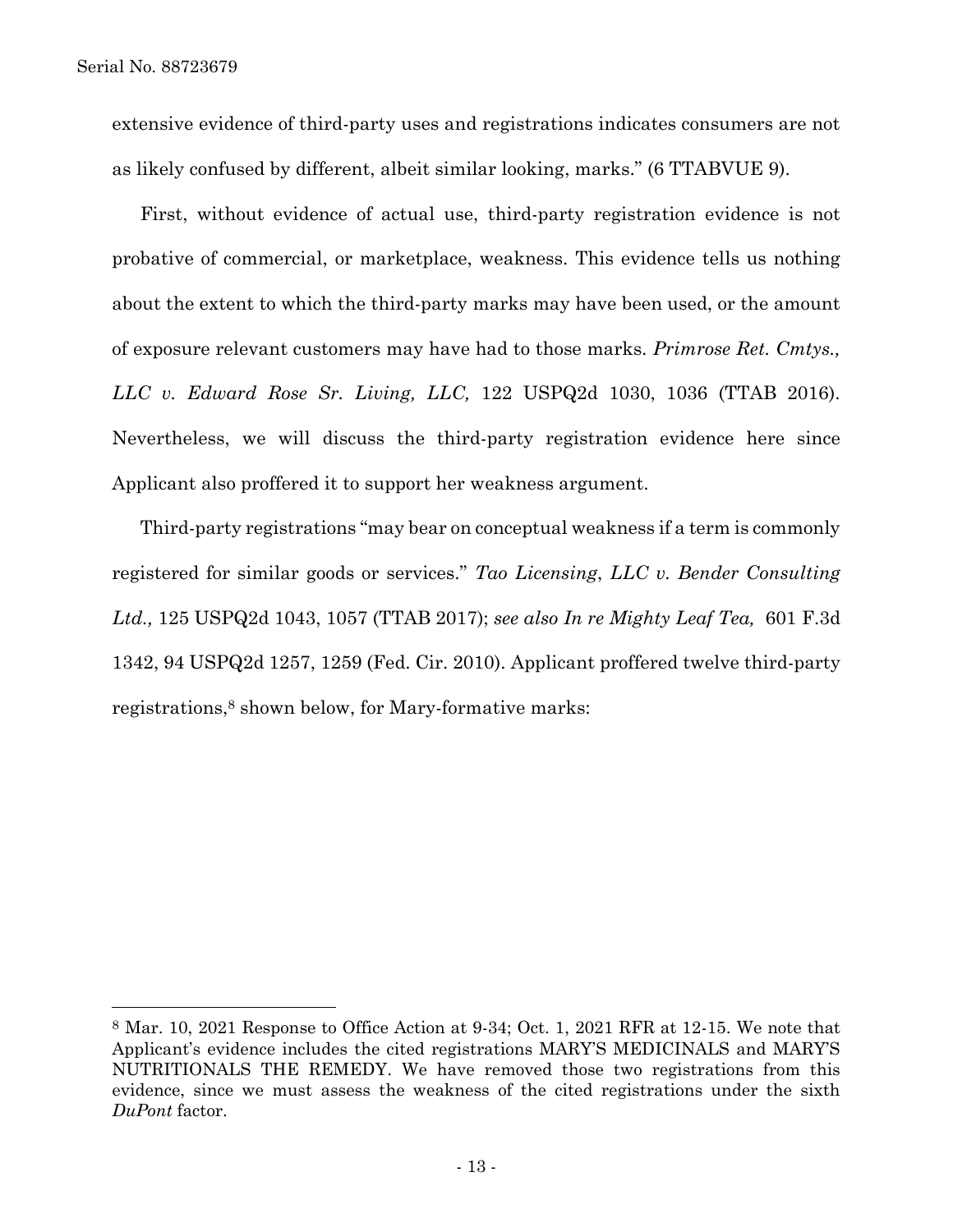| $\mathbf{Reg.}$<br><u>No.</u> | <b>Registered Mark</b>                                                            | Goods                                                                                                                                                                                                                                                                                                                                                                                                                                 |
|-------------------------------|-----------------------------------------------------------------------------------|---------------------------------------------------------------------------------------------------------------------------------------------------------------------------------------------------------------------------------------------------------------------------------------------------------------------------------------------------------------------------------------------------------------------------------------|
| 6252925                       | <b>BLOODY MARY'S</b>                                                              | "Antibacterial alcohol skin sanitizer gel,"<br>in International Class 5.                                                                                                                                                                                                                                                                                                                                                              |
| 4506465                       | clearprool<br>MARY KAY                                                            | "Cosmetics; Non-medicated skin care<br>preparations; Non-medicated skin<br>toners; Skin cleansers; Skin lotion; Skin<br>moisturizer," in International Class 3.<br>"Acne treatment preparations;<br>Medicated facial cleansers; Medicated<br>skin care preparations," in International<br>Class 5.                                                                                                                                    |
| 4055428                       | <b>GLUTEN FREE SONNY</b><br><b>MARIE'S</b><br>("GLUTEN FREE"<br>disclaimed)       | "Gluten-free food to accommodate special"<br>medical and health conditions," in<br>International Class 5.                                                                                                                                                                                                                                                                                                                             |
| 4884242                       | KALE MARY $\bar{\Xi}$<br>("KALE MARY," "BLOODY<br>MARY," and "MIX"<br>disclaimed) | "Dietary beverage supplements for<br>human consumption in liquid and dry<br>mix form for the rapeutic purposes," in<br>International Class 5.                                                                                                                                                                                                                                                                                         |
| 0560896                       | Mary Eller                                                                        | "Jams, jellies," in International Class 29.                                                                                                                                                                                                                                                                                                                                                                                           |
| 0796488<br>0817516            | MARY JANE<br>Mary                                                                 | "Bread, rolls," in International Class 30.<br>"Cleansing creams, night creams, facial<br>creams, eye make-up, body lotions sold<br>in individual sales to sales consultants,<br>demonstrators and other individuals<br>carrying on sales by means of personal<br>home and private demonstrations to the<br>individual consumer, sales 'parties,' and<br>like group gatherings of individual<br>consumers," in International Classes 3 |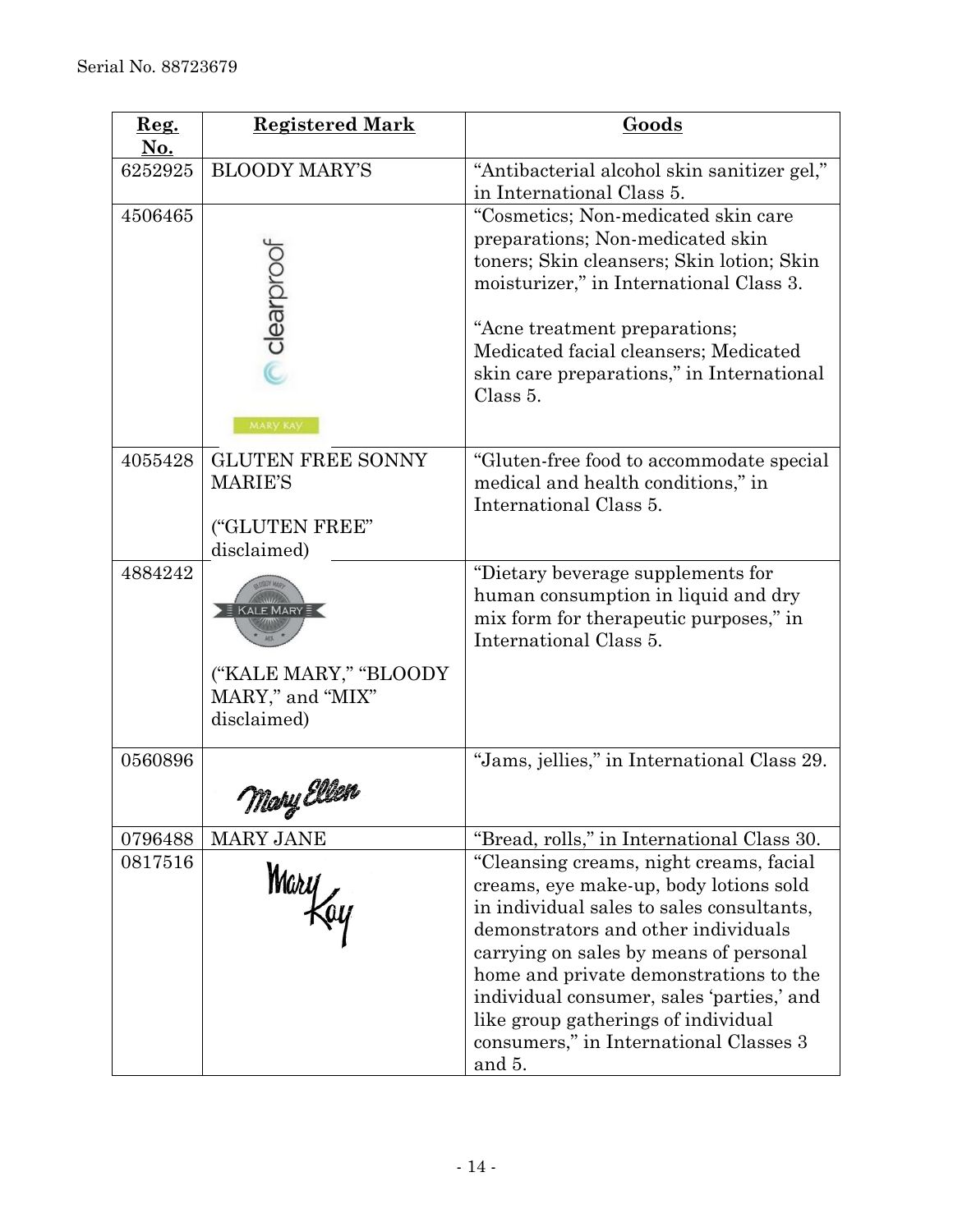| $\mathbf{Reg.}$<br><u>No.</u> | <b>Registered Mark</b>                                                                                      | Goods                                                                                                                                                                                                                 |
|-------------------------------|-------------------------------------------------------------------------------------------------------------|-----------------------------------------------------------------------------------------------------------------------------------------------------------------------------------------------------------------------|
| 1513319                       | <b>MARY KAY</b>                                                                                             | "Acne medications, specifically acne<br>treatment gels and blemish control<br>toners," in International Class 5.                                                                                                      |
| 6494662                       | WALDPED BY MAR<br>ANTOLOGISTVALOT<br>("DEVELOPED<br>BY"<br>and<br>"DERMATOLOGIST-<br>VALIDATED" disclaimed) | "Acne treatment preparations;<br>Medicated skin care preparations;<br>Nutritional supplements; Dietary and<br>nutritional supplements," in<br>International Class 5.                                                  |
| 0872725                       | <b>MARY QUANT</b>                                                                                           | "Astringents, skin creams, skin lotions,<br>lipsticks, rouge, rouge boxes containing<br>rouge; nail polish, face powder,<br>eyeshadow with and without applicators,<br>mascara," in International Classes 3 and<br>5. |
| 5367407                       | <b>MARYRUTH ORGANICS</b>                                                                                    | "Multivitamins, multi-mineral vitamins,<br>probiotic supplements, protein powder<br>supplements, gummy vitamins; all of the<br>foregoing made with organic<br>ingredients," in International Class 5.                 |
| 5364062                       | <b>MARYRUTH'S</b>                                                                                           | "Multivitamin preparations; multi-<br>mineral vitamins; gummy vitamins; and<br>vitamins, all of the foregoing made with<br>organic ingredients," in International<br>Class 5.                                         |

The goods identified in the registration for MARY'S MEDICINALS are "transdermal patches featuring herbal supplements and neutraceuticals for nausea, insomnia, anxiety, inflammation, pain relief and an improved sense of well-being." We find that many of Applicant's third-party "Mary-formative" registrations identify goods that are not sufficiently similar to the registrant's goods to bear on the conceptual strength of MARY'S MEDICINALS. *Omaha Steaks*, 128 USPQ2d at 1693- 94 (the relevant consideration is similar marks for similar goods).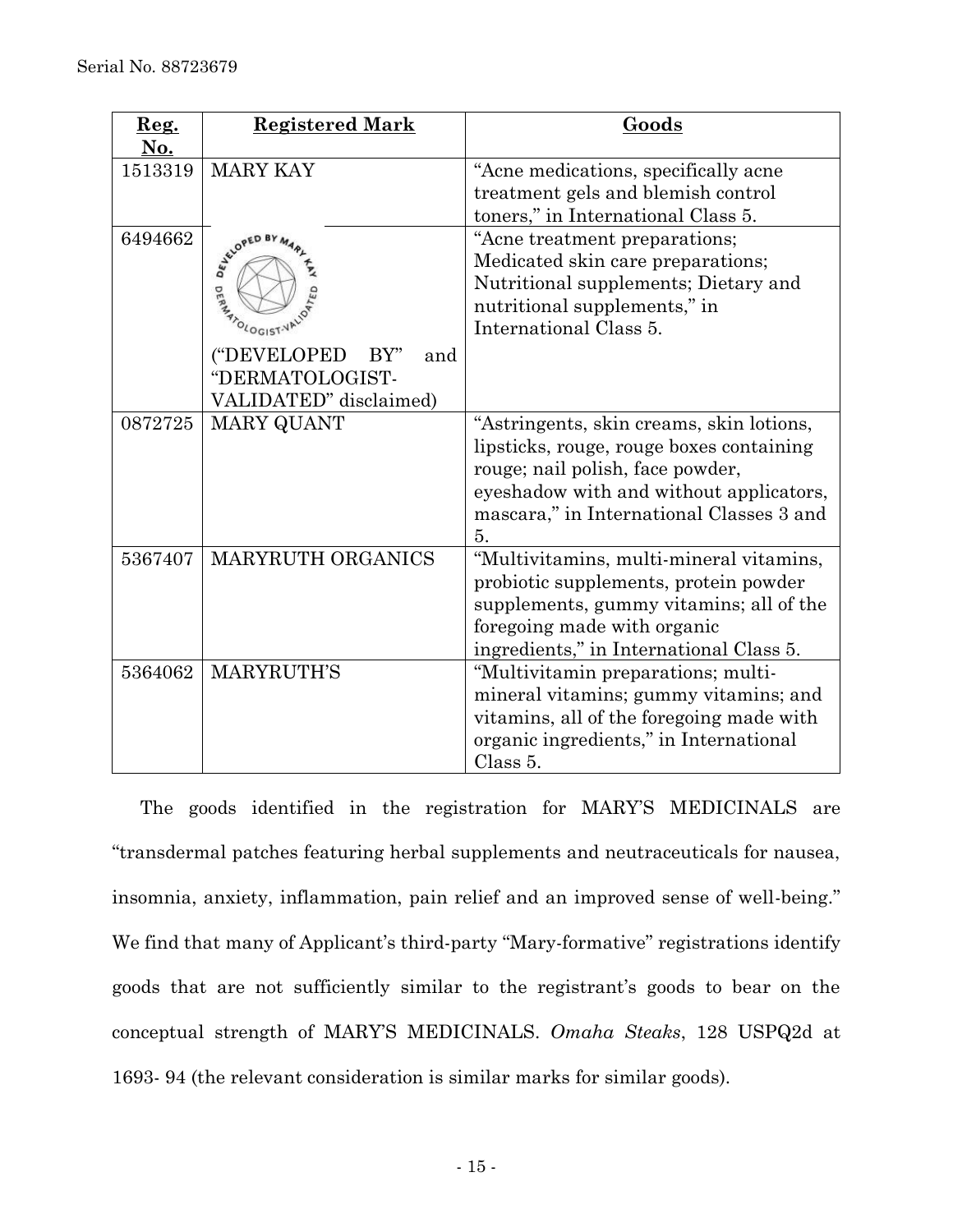Regarding the actual marks in the chart, two are for the given name "Maryruth" and its possessive form, "Maryruth's" — not "MARY." One mark incorporates the possessive form of the given name "Marie" – again, not "MARY." Six of the marks incorporate a given name with "MARY": "Mary Jane," "Mary Kay," and "Mary Ellen." Five of the marks are stylized or composite design marks incorporating "MARY." While these marks contain the given name, "MARY," they also contain additional elements that cause them to be easily distinguished from the mark MARY'S MEDICINALS.

Finally, Applicant's TESS record search result list is not probative because it does not include the identified goods or services so we are unable to ascertain the relevance of the listed marks. *In re Peace Love World Live,* 127 USPQ2d at 1405 n.17.

Contrary to Applicant's assertions, we find that Applicant's third-party registration evidence falls far short of the quantity and nature of the third-party registration evidence found to be relevant in *Jack Wolfskin.* And since we do not have any evidence of the extent of their actual use, none of Applicant's third-party registrations "show that customers … have been educated to distinguish between different … [Mary-formative] marks on the basis of minute distinctions." *Juice Generation,* 115 USPQ2d at 1674; *In re Morinaga Nyugyo Kabushiki Kaisha*, 120 USPQ2d 1738, 1745 (TTAB 2016) (third-party registrations "standing alone, are not evidence that the registered marks are in use on a commercial scale, let alone that consumers have become so accustomed to seeing them in the marketplace that they have learned to distinguish among them by minor differences.").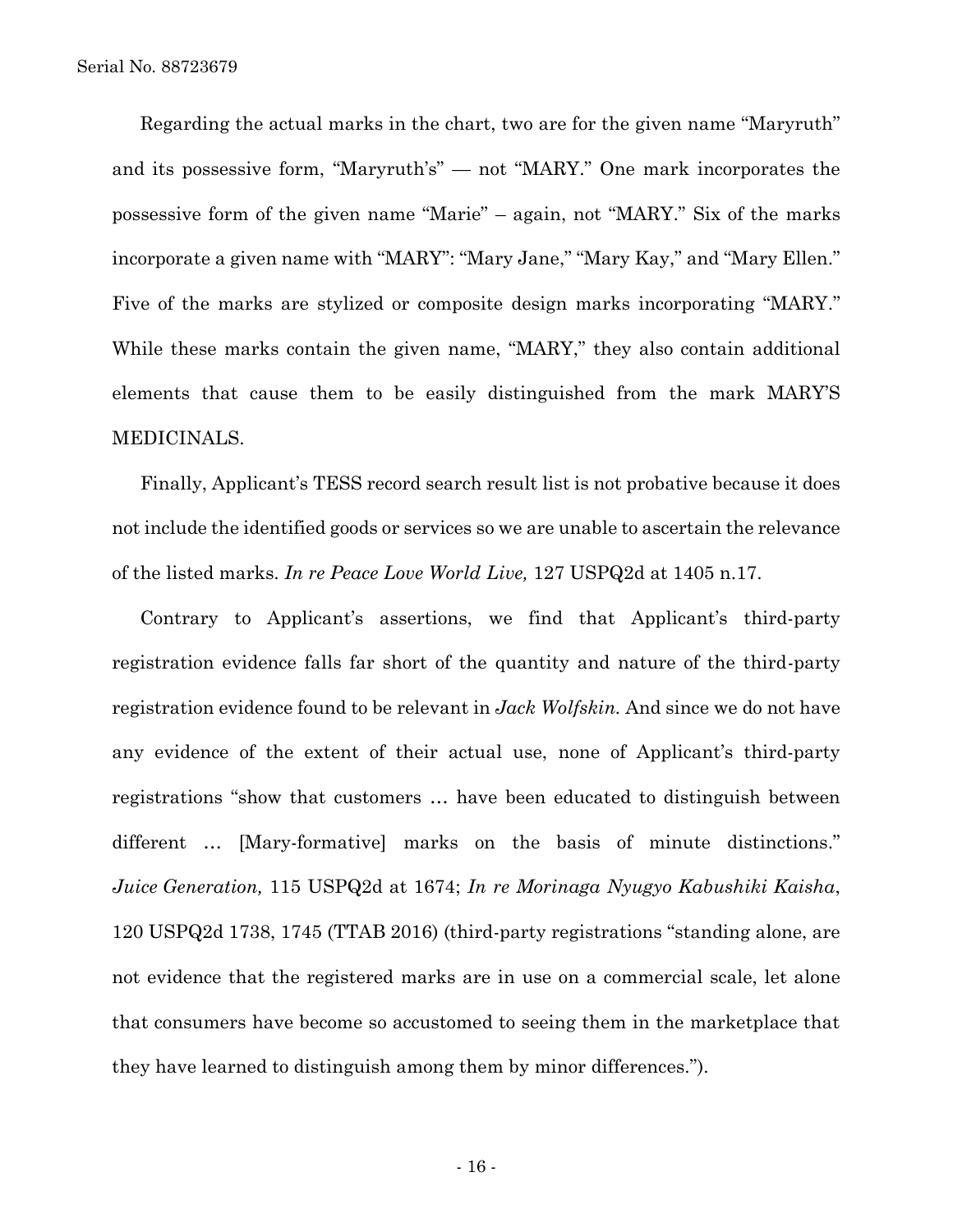Based on all of the evidence of record, we find that the sixth *DuPont* factor is neutral in our analysis. Therefore, we accord the registration MARY'S MEDICINALS "the normal scope of protection to which inherently distinctive marks are entitled." *Bell's Brewery, Inc. v. Innovation Brewing,* 125 USPQ2d 1340, 1347 (TTAB 2017).

#### **C. The Similarity or Dissimilarity of the Marks**

Next, we consider the *DuPont* factor relating to the similarity or dissimilarity of the marks. In comparing the marks, we must consider their appearance, sound, connotation and overall commercial impression in their entireties. *DuPont*, 177 USPQ at 567. Similarity as to any one of these factors may be sufficient to support a finding that the marks are confusingly similar. *See In re Inn at St. John's, LLC*, 126 USPQ2d 1742, 1746 (TTAB 2018) ("Similarity in any one of these elements may be sufficient to find the marks confusingly similar."), *aff'd mem.*, 777 F. App'x 516 (Fed. Cir. Sept. 13, 2019) (quoting *In re Davia*, 110 USPQ2d 1810, 1812 (TTAB 2014)); *see also Krim- Ko Corp. v. Coca- Cola Co.*, 390 F.2d 728, 156 USPQ 523, 526 (CCPA 1968) ("It is sufficient if the similarity in either form, spelling or sound alone is likely to cause confusion.").

"The proper test is not a side-by-side comparison of the marks, but instead 'whether the marks are sufficiently similar in terms of their commercial impression' such that persons who encounter the marks would be likely to assume a connection between the parties." *In re i.am.symbolic*, *llc,* 866 F.3d 1315, 123 USPQ2d 1744, 1748 (Fed. Cir. 2017) (quoting *Coach Servs.*, 101 USPQ2d at 1721); *see also In re St. Helena Hosp*., 774 F.3d 747, 113 USPQ2d 1082, 1085 (Fed. Cir. 2014) ("[M]arks must be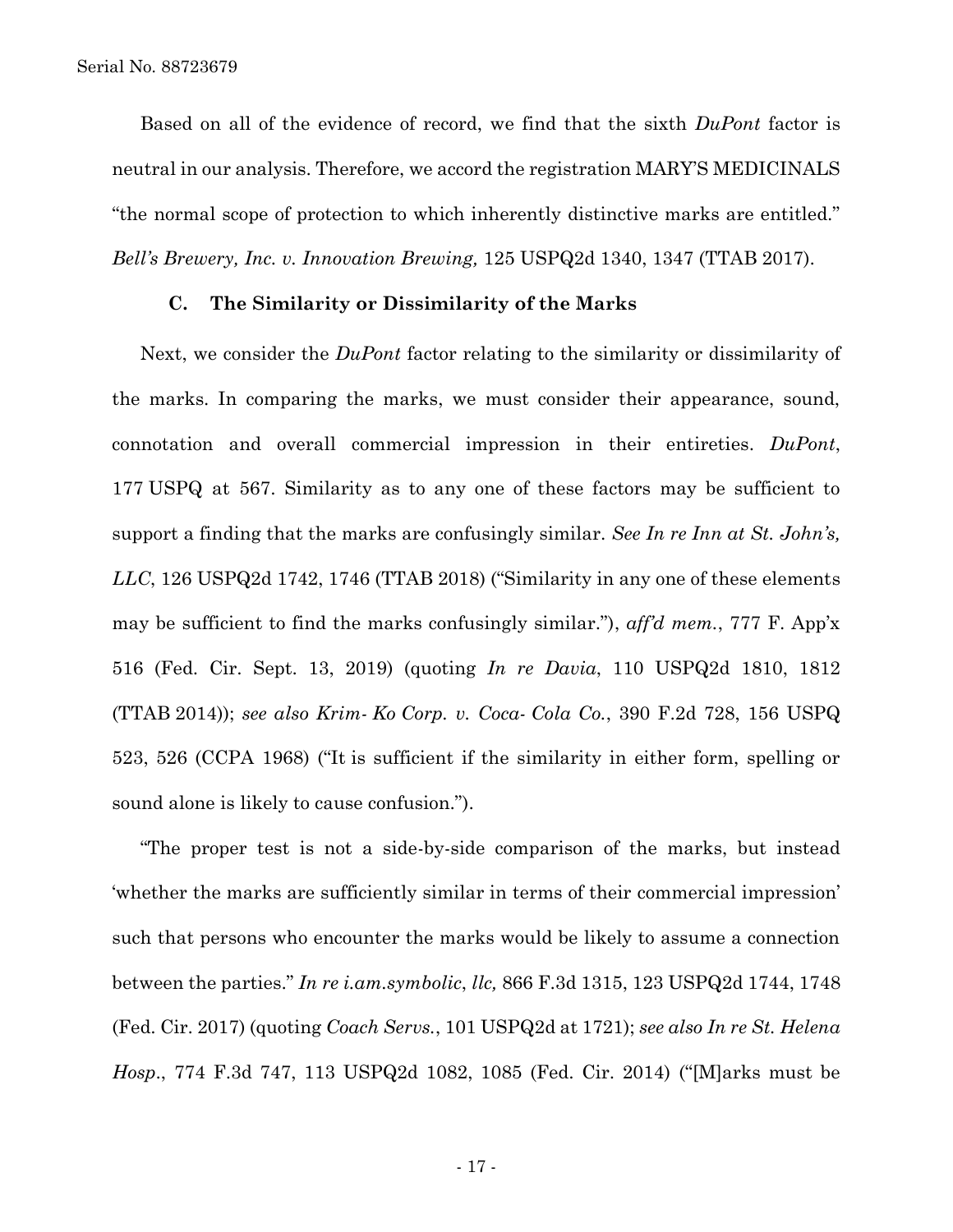considered in light of the fallibility of memory and not on the basis of side-by-side comparison."). Our analysis must focus on the recollection of the average purchaser — here, an ordinary consumer of nutritional supplements in chewable or transdermal patch form — who normally retains a general, rather than specific, impression of trademarks.

There is nothing improper in stating that, for rational reasons, more or less weight has been given to a particular feature of a mark, such as a common dominant element, provided the ultimate conclusion rests on a consideration of the marks in their entireties. *In re Viterra Inc.*, 671 F.3d 1358, 101 USPQ2d 1905, 1908 (Fed. Cir. 2012); *In re Nat'l Data Corp.*, 753 F.2d 1056, 224 USPQ 749, 751 (Fed. Cir. 1985).

Applicant generally asserts that her mark, MARY'S EDIBLES, is distinct from the cited marks. Even though all three of the marks are Mary-formative marks, Applicant asserts that the element "EDIBLES" distinguishes her mark from the cited marks in appearance, sound, connotation, and overall commercial impression. (6 TTABVUE 11-13; 9 TTABVUE 5-8). Applicant further asserts that the Examining Attorney failed to give proper weight to the element "EDIBLES" in her mark, as well as the elements "MEDICINALS" and "NUTRITIONALS THE REMEDY" in the registered marks, citing *In re Hearst Corp.,* 982 F.2d 493, 25 USPQ2d 1238 (Fed. Cir. 1992). (6 TTABVUE 13; 9 TTABVUE 7-8).

We find, however, that the marks at issue here are indeed similar in sound, appearance, connotation, and overall commercial impression. As noted above, for rational reasons, we may give more or less weight to a particular feature of a mark,

- 18 -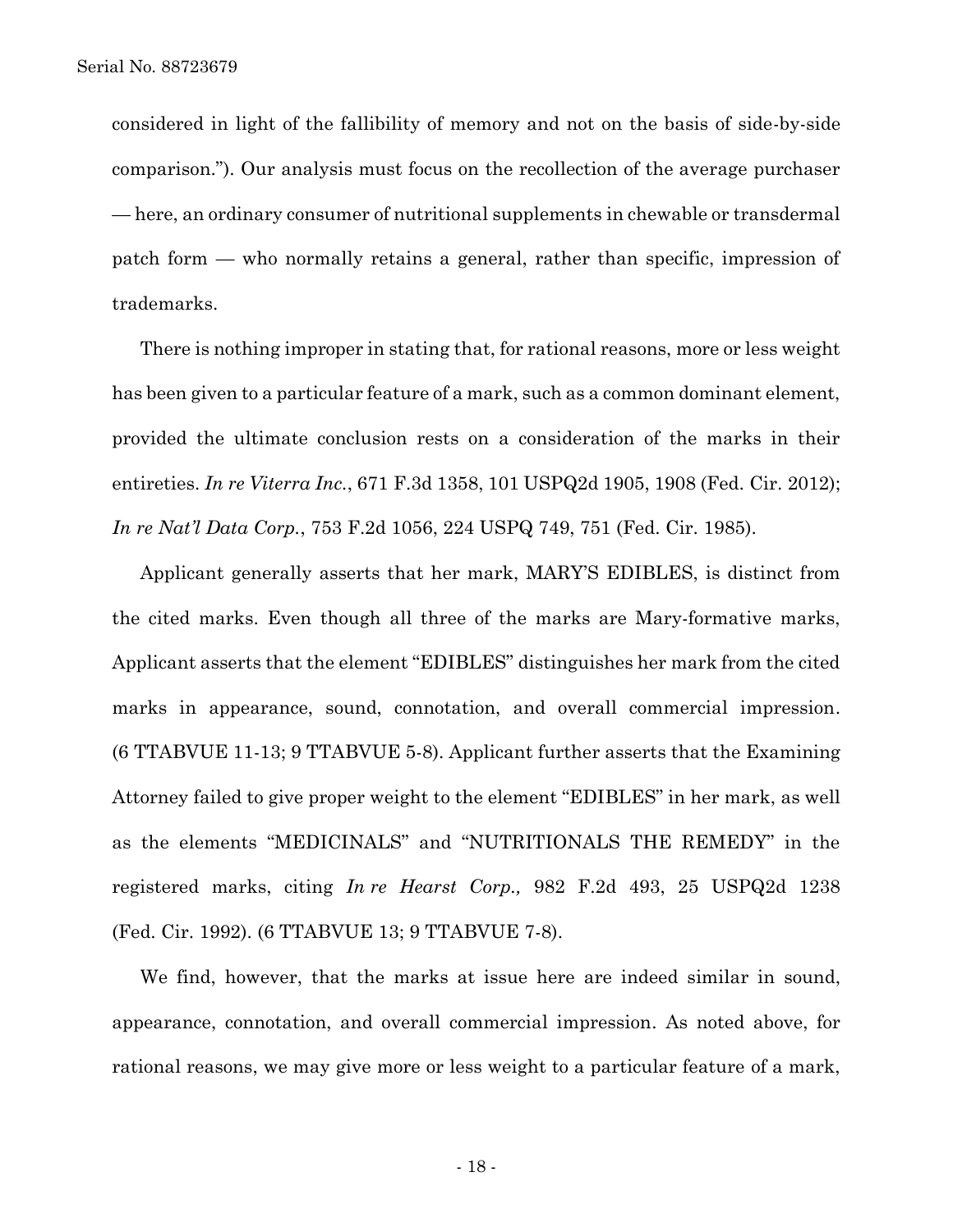provided the ultimate conclusion rests on a consideration of the marks in their entireties. *In re Viterra,* 101 USPQ2d at 1908. We find that the given name "MARY'S" is entitled to greater weight in the marks.

As to appearance, Applicant's mark and MARY'S MEDICINALS are standard character marks that share the same identical lead element, "MARY'S," which we weigh more heavily since it is the first, and dominant, element of both marks. Consumers are generally more inclined to focus on the first word, prefix, or syllable of a mark. *Century 21 Real Estate Corp. v. Century Life of Am.,* 970 F.2d 874, 23 USPQ2d 1698, 1700 (Fed. Cir. 1992) (upon encountering the marks, consumers must first notice the identical lead word); *see also Palm Bay Imps.,* 73 USPQ2d at 1692 ("veuve" is most prominent part of the mark VEUVE CLICQUOT, because "veuve" is the first word in the mark and the first word to appear on the product label). Moreover, "EDIBLES" in Applicant's mark, and "MEDICINALS" in the registered mark, are descriptive and have been disclaimed. As such, these elements are subordinate to the element "MARY'S."

The dominant element of the marks, "MARY'S," sounds the same when verbalized. We acknowledge that the remaining elements of both marks create some minor distinctions in sound, particularly when the marks are pronounced in their entireties. However, the propensity of consumers to shorten marks — here, shortened to "MARY'S" — makes the marks more similar than dissimilar in sound overall. *See, e.g., Giant Food, Inc. v. Nation's Foodservice, Inc.*, 710 F.2d 1565, 218 USPQ 390, 395 (Fed. Cir. 1983) ("Although the record does not indicate that applicant's business is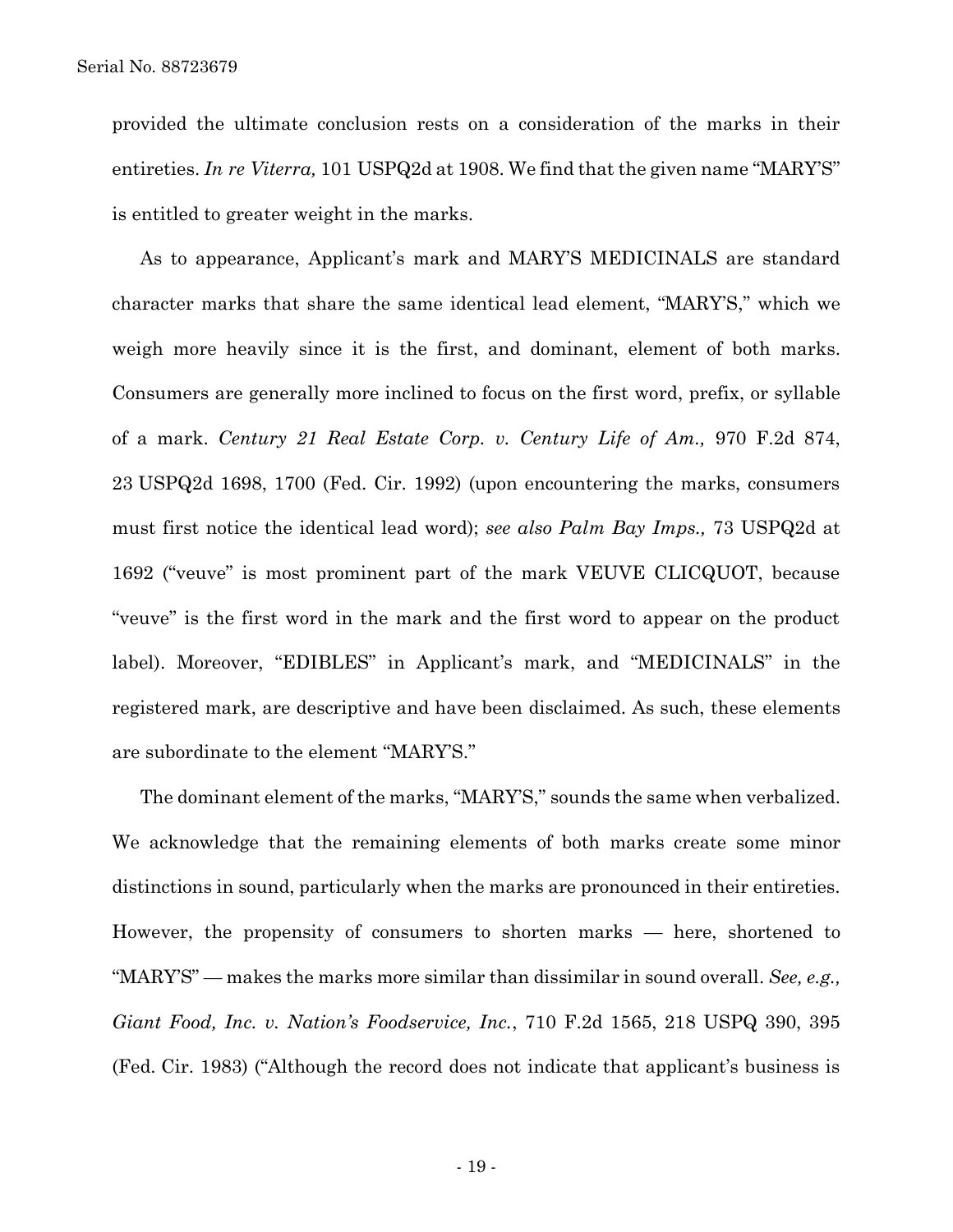commonly referred to as 'Giant,' it does indicate that people have called it by that name, omitting the word 'Hamburgers.' Thus, in a conversation between two consumers in opposer's area about a place of business called 'Giant,' there likely would be confusion about which 'Giant' they were talking about."); *In re Abcor Dev. Corp.*, 588 F.2d 511, 200 USPQ 215, 219 (CCPA 1978) (Rich, J., concurring) (acknowledging that generally, "users of language have a universal habit of shortening full names from haste or laziness or just economy of words"); *In re Bay State Brewing Co.*, 117 USPQ2d 1958, 1961 (TTAB 2016) ("In fact, the commercial impression engendered by Applicant's mark is merely that it is the 'Blonde' brew of TIME TRAVELER brand beers. That is to say, when Applicant's and Registrant's marks are considered in their entireties, the term BLONDE does very little or nothing to distinguish them. In saying this, we also keep in mind the penchant of consumers to shorten marks."); *Big M Inc. v. U. S. Shoe Co.*, 228 USPQ 614, 616 (TTAB 1985) ("[W]e cannot ignore the propensity of consumers to often shorten trademarks[.]").

Turning to connotation and commercial impression, as previously mentioned, "EDIBLES" in Applicant's mark, as well as "MEDICINALS" in the registered mark, have been disclaimed. Disclaimed matter is often "less significant in creating the mark's commercial impression," *In re Code Consultants, Inc.,* 60 USPQ2d 1699, 1702 (TTAB 2001), and may be given little weight. *Cunningham v. Laser Golf Corp.*, 222 F.3d 943, 55 USPQ2d 1842, 1846 (Fed. Cir. 2000). *See also In re Detroit Athletic,*  128 USPQ2d at 1050 (citing *In re Dixie Rests., Inc.,* 105 F.3d 1405, 41 USPQ2d 1531, 1533-34 (Fed. Cir. 1997)). Here, the disclaimers of "EDIBLES" and "MEDICINALS"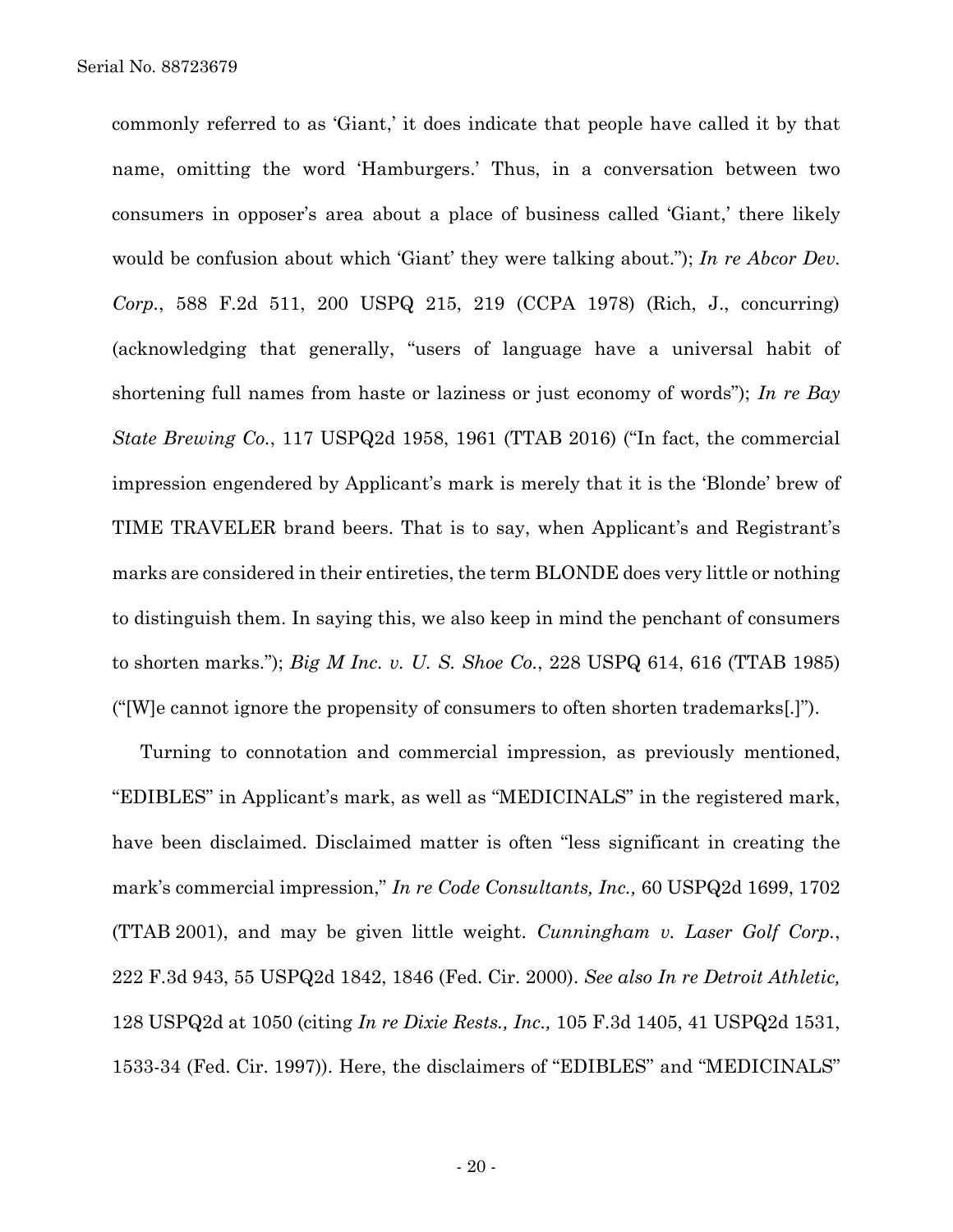in the respective application and registration distinguish this case from *In re Hearst Corp.,* in which the Federal Circuit held that the Board did not give proper weight to the second element of the mark, VARGA GIRL, for calendars. 25 USPQ2d at 1239. There, the element "GIRL," which had not been disclaimed, altered the commercial impression of the VARGA GIRL mark. That is not the case here.

The disclaimed element "MEDICINALS" <sup>9</sup> in the cited mark, and the disclaimed element "EDIBLES"<sup>10</sup> in Applicant's mark, reinforce the nature of the identified goods and do not change the overall commercial impression engendered by the marks. *See In re Detroit Athletic,* 128 USPQ2d at 1049-50 (citation omitted); *See also*  J. Thomas McCarthy, MCCARTHY ON TRADEMARKS AND UNFAIR COMPETITION § 23:45 (5th ed. June 2022 Update) ("The fact that in a registration, certain descriptive or generic terms are disclaimed indicates that those terms are less significant and the other parts of the mark are the dominant parts that will impact most strongly on the ordinary buyer."); TMEP § 1207.01(b)(viii). In fact, considering the similar definitions for "EDIBLES" and "MEDICINALS," we find that Applicant's mark and the registered mark are similar in meaning inasmuch as they both connote goods for human consumption, originating from "Mary," through which one can maintain or improve one's health or well-being. *See, e.g., In re Cynosure, Inc.*, 90 USPQ2d 1644

<sup>&</sup>lt;sup>9</sup> "Medicinal" is a noun for "a preparation or product having the properties of medicine." (https://www.thefreedictionary.com/medicinals) (last accessed June 1, 2022). "Medicine" is a noun defined as "any drug or remedy for use in treating, preventing, or alleviating the symptoms of disease."(https://www.thefreedictionary.com/medicine) (last accessed June 1, 2022). We take judicial notice of these definitions.

<sup>10</sup> "Edibles" is defined as "something that is suitable or safe to eat: something edible." Sept. 10, 2020 Office Action at 98.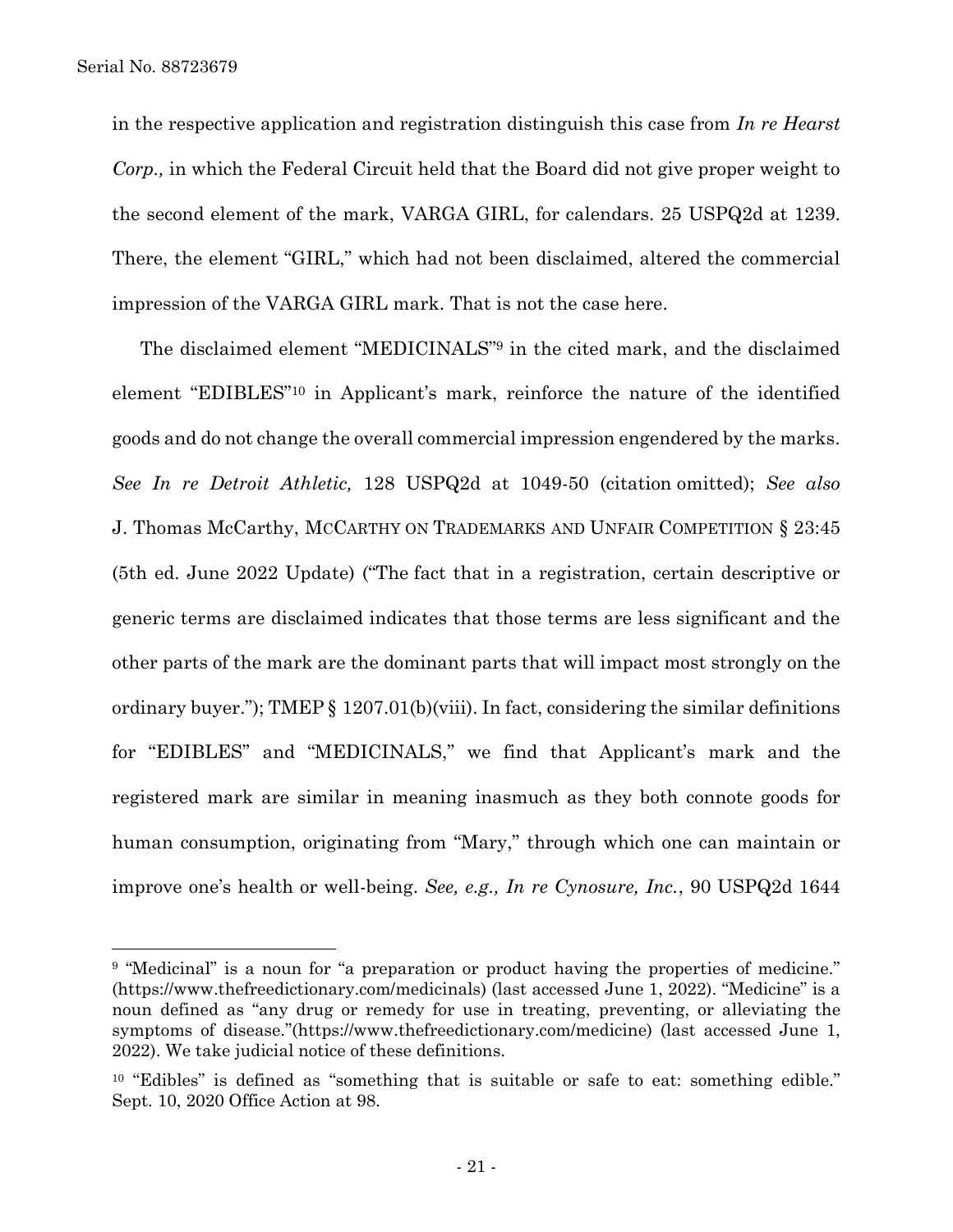(TTAB 2009) (holding CYNERGY for medical lasers for, *inter alia*, treatment of the face and skin, and SYNERGIE PEEL for medical devices for microdermabrasion, likely to cause confusion, noting that "SYNERGIE" is the dominant portion of the cited mark and "PEEL" is insufficient to distinguish the marks); *In re J.M. Originals Inc.*, 6 USPQ2d 1393 (TTAB 1987) (holding JM ORIGINALS (with "ORIGINALS" disclaimed) for various items of apparel, and JM COLLECTABLES for sport shirts, likely to cause confusion).

On balance, the presence of the identical dominant element, "MARY'S,"<sup>11</sup> the tendency of consumers to shorten marks, and the similar connotations and commercial impressions of the marks outweigh any dissimilarities in sound and appearance of Applicant's mark and the registered mark. Indeed, consumers may mistakenly believe that Applicant's mark is a variant of the registrant's mark identifying a product line extension, or vice versa.

Considering the marks in their entireties, we find that Applicant's mark, MARY'S EDIBLES, is similar to the cited mark, MARY'S MEDICINALS. Thus, this *DuPont*  factor weighs in favor of a finding of likelihood of confusion.

<sup>11</sup> The Examining Attorney posits, "Applicant's mark is likely to appear to prospective purchasers as a shortened form of Registrant's marks, or an extension of a family of marks." (7 TTABVUE 7). As to the family of marks argument, in ex parte proceedings, "examining attorneys do not have access to the evidence and information needed to establish whether a family of marks exists." *In re Mobay Chem. Co.,* 166 USPQ 218, 219 (TTAB 1970). *See also In re Hitachi High-Techs. Corp.,* 109 USPQ2d 1769, 1772 (TTAB 2014); TMEP § 1207.01(d)(xi).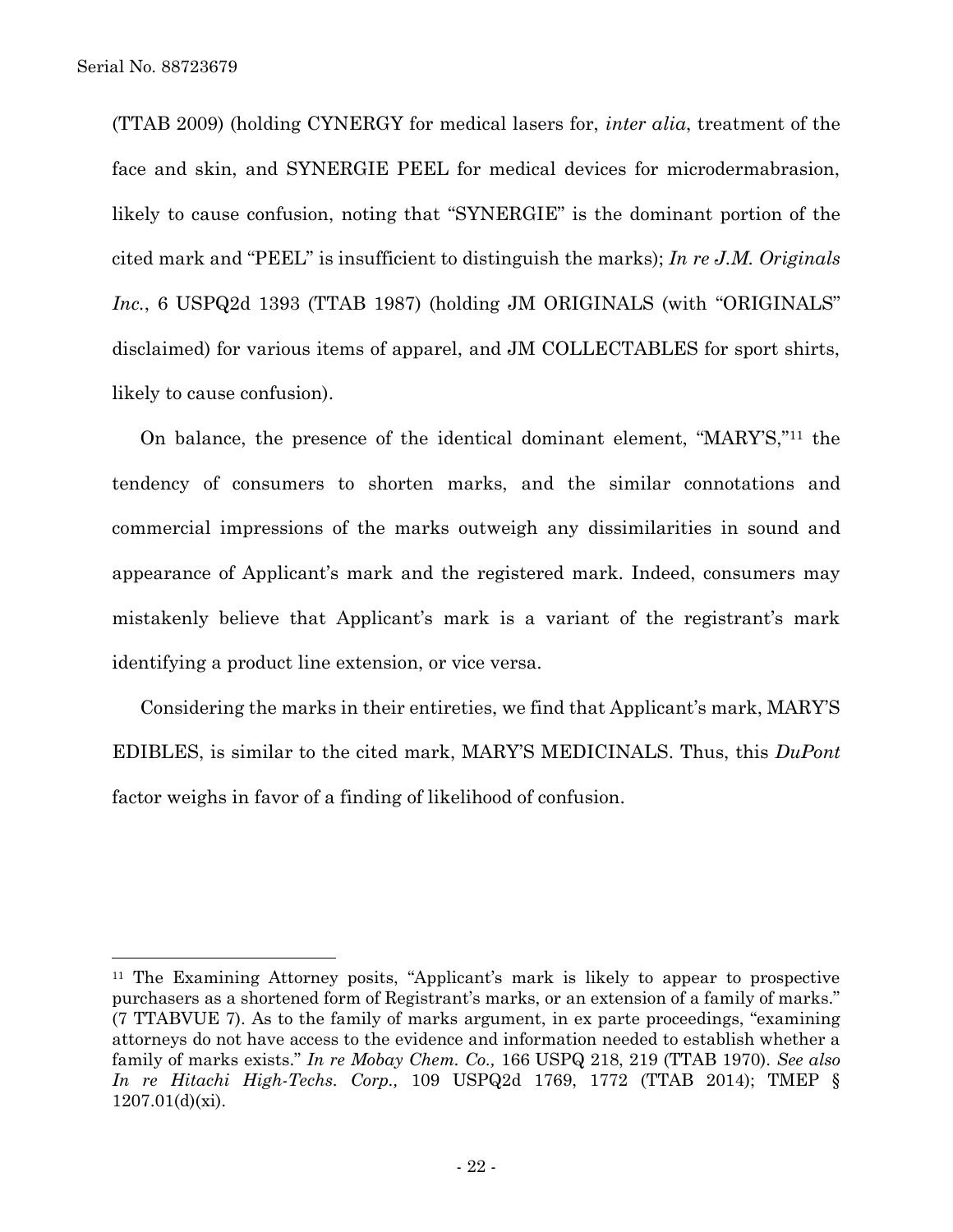Serial No. 88723679

#### **D. Length of Time of Concurrent Use Without Actual Confusion**

Finally, we address Applicant's argument that confusion is unlikely because there has been no actual confusion. (6 TTABVUE 15). Under the eighth *DuPont* factor, we consider "the length of time during and conditions under which there has been concurrent use without evidence of actual confusion." *In re Guild Mortg. Co.*, 2020 USPQ2d 10279, at \*6 (TTAB 2020) (quoting *DuPont*, 177 USPQ at 567). In *Guild Mortg.*, the Board held that unlike other *DuPont* factors, the eighth factor "requires us to look at **actual market conditions**, to the extent there is evidence of such conditions of record." *Id.* at \*6 (emphasis in original).

However, "[u]ncorroborated statements of no known instances of actual confusion … are of little evidentiary value," especially in ex parte examination. *In re Majestic Distilling Co.*, 315 F.3d 1311, 65 USPQ2d 1201, 1205 (Fed. Cir. 2003); *see also Cai v. Diamond Hong, Inc.,* 901 F.3d 1367, 127 USPQ2d 1797, 1799 (Fed. Cir. 2018) ("Attorney argument is no substitute for evidence."). Here, Applicant's statement of no known instances of actual confusion is uncorroborated. Due to the absence of any supporting evidence, the eighth *DuPont* factor is neutral.

### **III. Conclusion**

Balancing all of the relevant likelihood of confusion factors, we find that confusion is likely between Applicant's mark, MARY'S EDIBLES, for "Nutritional supplements in the form of gummies" in International Class 5, and the cited mark, MARY'S MEDICINALS, given the relatedness of the involved goods, and the similarities